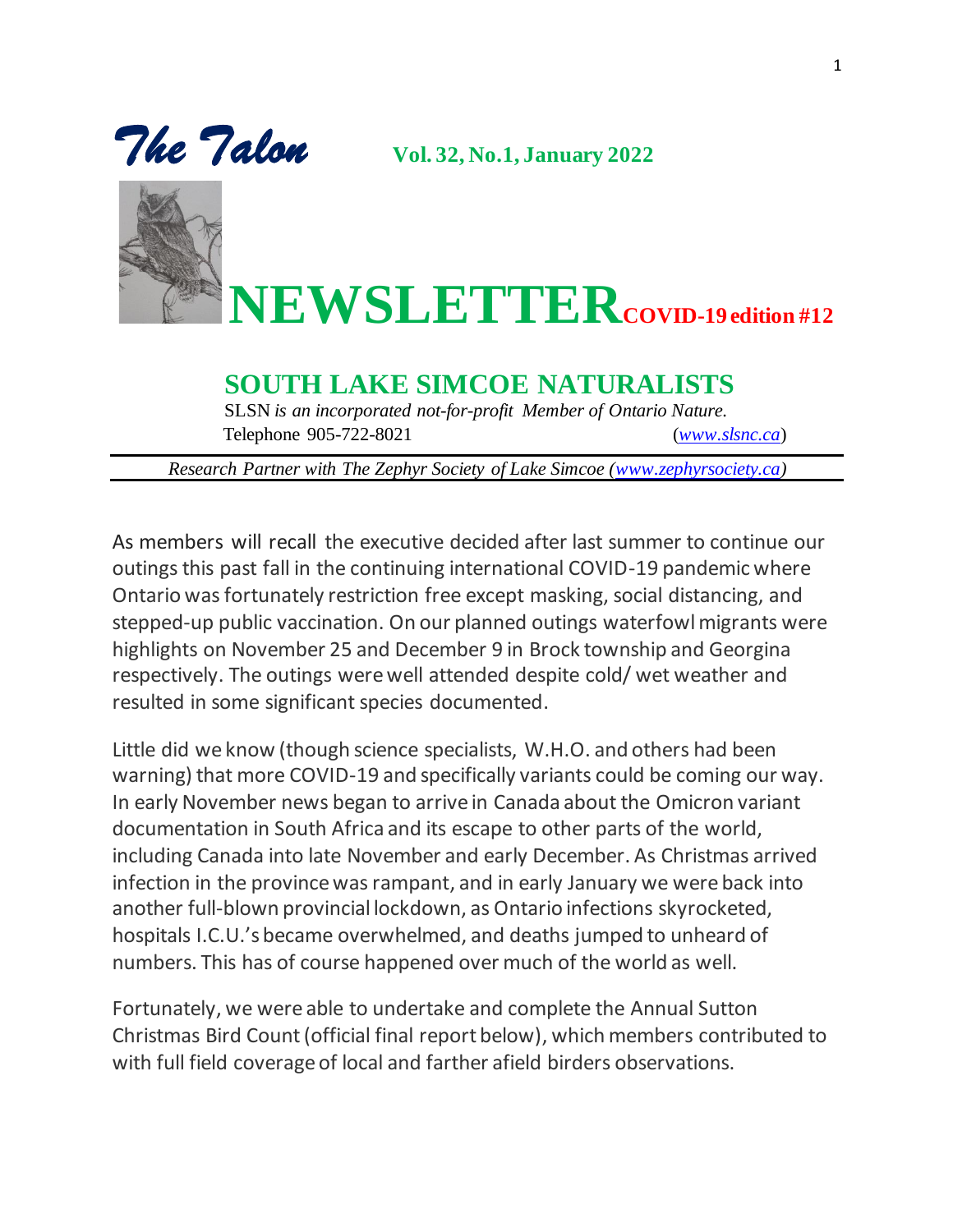Moving forward we plan to continue our SLSN Outings as we have had great response and involvement of members in outdoor activities which is of course expected of naturalists! We will continue to follow the advice and guidelines of provincial and municipal public health officials. Consequently, we have planned two winter outings detailed further on in the newsletter, amid some provincial limited re-openings and outdoor gathering numbers increasing occur.

P. Harpley

**----------------------------------------------------------------------------------**

## **Annual Sutton Christmas Bird Count Report**

## **The 35th Annual Sutton Christmas Bird Count (C.B.C.) 2021-12-28 Report**

The 35th annual Christmas Bird Count was Tuesday December 28, 2021 with a total of 52 observers tallying 10,295 individual birds of 57 species in the count area including York regions of Georgina, East Gwillimbury and northwest Uxbridge districts, and parts of south-east Simcoe County. The day started off fully overcast after 6:30 a.m. for those "owling" with a temperature of -1 degree Celsius. As the day progressed the temperature rose only slightly to 1 degree by late afternoon. Winds began from the west at 16 km./hour, changing to 24 from north-west at 10 a.m. then dropping to 6 by 4 p.m. from the east. The cyclonic change in the wind direction throughout the day was unusual in our experience over 34 years from previous count days. The sun only appeared briefly around 1 p.m. Lake Simcoe, and all rivers and streams were fully open of ice, including Cook's Bay, a rather rare condition from past counts.

A total of 57 species on the day (higher than most years), and 3 count week bird species were recorded. With only some snow lingering on the ground before the count, and seasonally warm temperature, it was noted by participants that some feeders were slow as birds were dispersed feeding on natural forest/field food.

Highlights and notables for the count day were American Black duck (2), Redhead (2), Redbreasted merganser (1), Hooded merganser (8), Sharp-shinned hawk (1), Cooper's hawk (2), Northern harrier (3), Merlin (1), Great Black-backed gull (7), Golden-crowned kinglet (1), Brown creeper (2), Horned lark (4), American robin (33), Northern mockingbird (1).

Despite the windy morning, and generally a "slow bird morning" for many species, the early owling experience was great for those out before first light confirming Barred owl (3), and Great Horned Owl (4). Throughout the day Snowy owl (6) were seen and documented.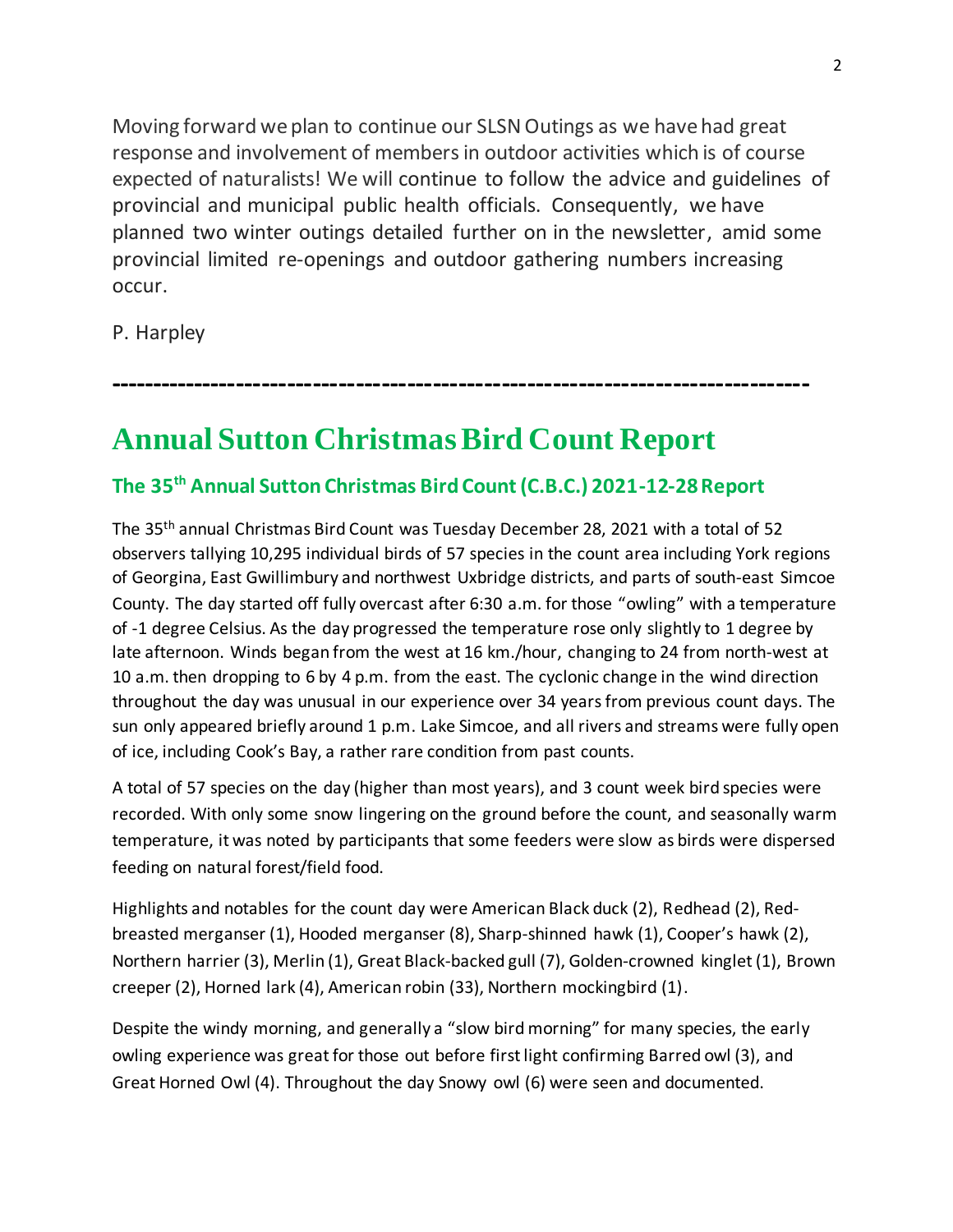Higher numbers were recorded for Bufflehead (78) and Common goldeneye (1266) on Lake Simcoe that on most past counts, with no lake ice formation. Bald eagle (17) was the highest number recorded in the 35 years of the count.

Three land birds of interest with high numbers were Black-capped chickadee (391), European starling (3,343) and American Tree sparrow (104). Our native chickadee is a winter friend to everyone and amazingly despite its small size can withstand our coldest winter weather and thrive, and this year was a high number of them in the forests. European starlings an introduced species to North America, are derived from 2 introductions in New York City, 60 birds, 1890, and 40 birds, 1891. They have spread to the Pacific coast and up into central Canada, are an introduced/naturalized species often considered invasive that continues to thrive everywhere including our area. Tree sparrows this year were easy to find, often at feeders signifying the continuing warm temperatures, whereas on count days of cold weather many of them linger longer and feed here preparing for flying south before the deep winter sets in.

Two bird species expected on count day but not seen, though documented for count week were Ruffed grouse (2) and Pileated woodpecker (1). A significant surprise was the third count week species, Evening grosbeak (33) in one flock two days before the count, at the feeder of Loes and Hans Pape near Elmgrove. This event is representative of an echo flight (from 2019/2020 large irruption) of these grosbeaks out of the boreal forest to the south, looking for good quality native spruce and hemlock seed but also raiding feeders particularly with black oil sunflower seed.

A year ago, in 2020 the Sutton C.B.C. count date marked the Ontario COVID-19 alpha-beta variants hard Lockdown under Emergency Orders where inter-regional travel was restricted. The Sutton count was condensed to local birders and feeder watchers in support of health and safety considerations. Still, 50 species were documented on count day 2020.

Thanks to all field birders and feeder watchers who participated in the count.

Paul and Debra Harpley



Photo-detail: Black-capped chickadee, Nicky Krayn, 2021 Sutton CBC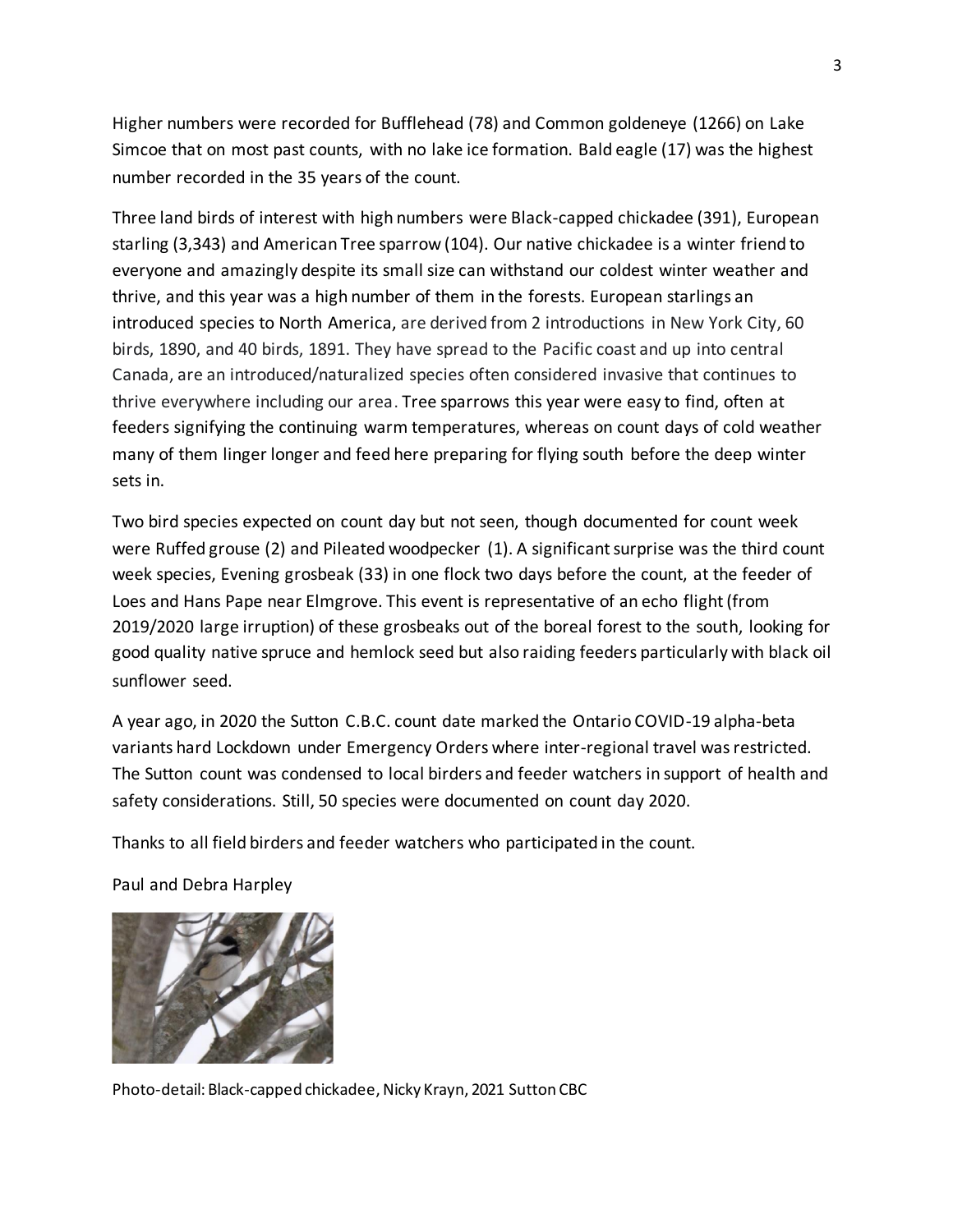

Photo-detail: Evening grosbeak, Loes and Hans Pape, 2021 Sutton CBC

## **------------------------------------------------------------------------------------**

## **Outing Reports**

### **November 25, 2021 Outing**

Members met at the hamlet of Virginia area and drove north of the Port Bolster area to begin birding Lake Simcoe and beach and forest/field areas near the lake and up the east coast. At the Thorah Park great views of the lake were had. Large groups of Canada geese on the water and flying over honking were memorable, as was the Lesser and Greater scaup on the lake in small flotillas. Proceeding north an occasional forest was watched along the railway line (the habitat remaining from the entire area private cottage properties and expansion of development of houses on the east side of the shore road).

Up at Beaverton area rain was first threatening at the sewage lagoons upgraded access trail areas. Here we realized was a potential future exploration site. Proceeding to the Beaver River mouth and Beaverton Beach, gulls, waterfowl, and other water birds were seen. A highlight was seeing close-up six (6) Double-crested cormorants looking across the river to them on the far shore where they could be photographed. A conversation about the recent Ontario Government changes to hunting regulations increasing daily numbers of these birds that can be shot, was had by birders.



**SLSN members at** Beaver River mouth and Beaverton Beach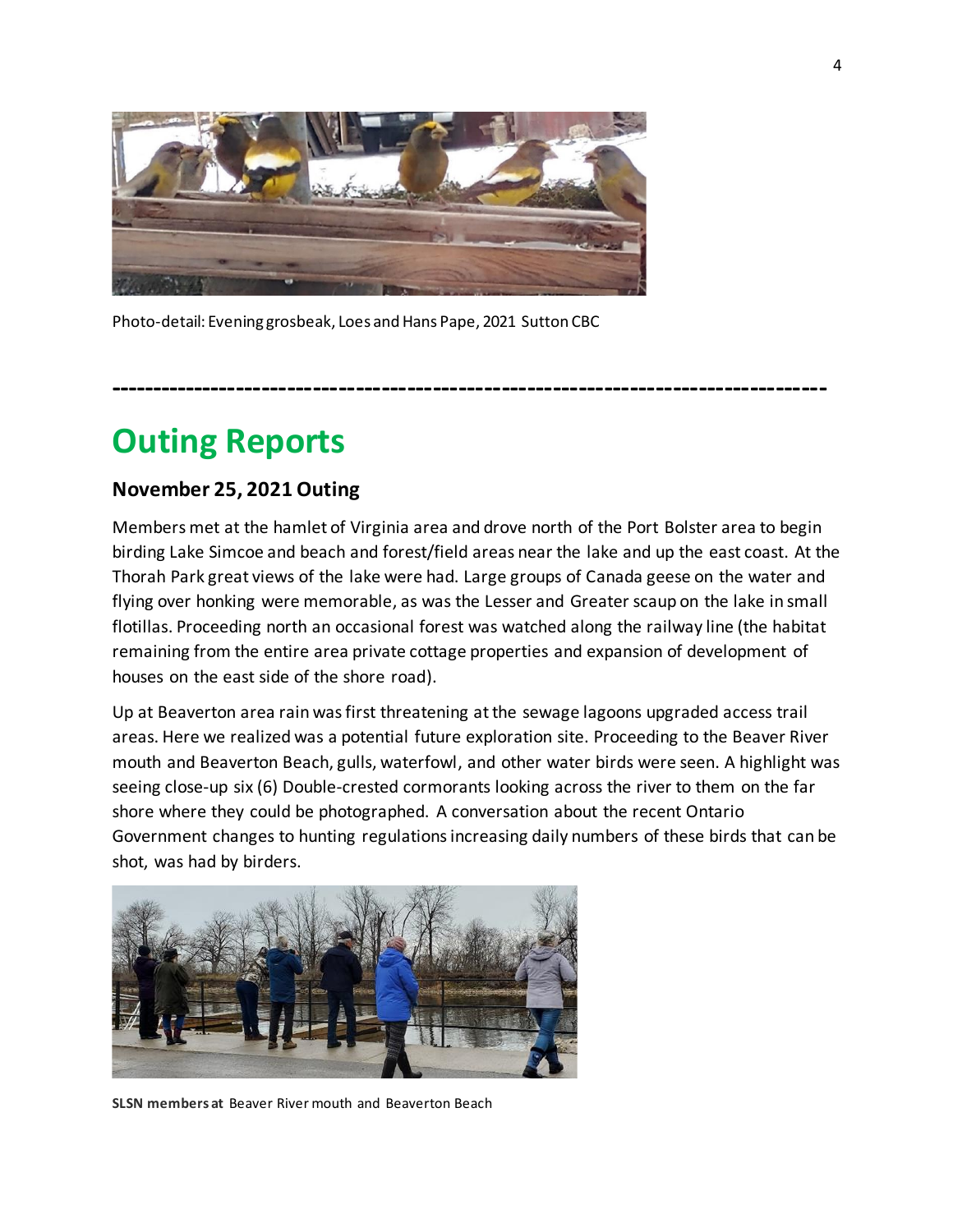Moving north up the Brock township coast a birding tour of a mature forest patch surrounded by muck soil soft vegetable farming was productive adding Black-capped chickadees, Mourning doves and a Blue jay. A highlight was a roadside Red-tailed hawk seen closely. It landed on an old the top of a relatively low service pole. Finally, with rain threatening, the group headed north to Centennial Park near Lock 41 at Gamebridge area. Members saw more water birds including scaup, Bonaparte's gull, and a single Bald eagle hunting fish out in the Lake in the considerable surf from increasing wind. The weather turned cold and the rain came. Taking a break for lunch in our cars, some of us headed north-east to the south-west area of the Carden plain, but with rain intensifying the trip ended.

**Species summary**

| D.C. cormorant-9  | C. merganser $-2$    | Am. Goldeneye-33 | L. Scaup $-12$             |
|-------------------|----------------------|------------------|----------------------------|
| $G.$ Scaup $-8$   | Great B-B gull $-1$  | R-B gull         | <b>Bonaparte's Gull-22</b> |
| Bald eagle $-1$   | Red-tailed hawk $-1$ | Blue jay $-1$    | Black-c. chickadee - 4     |
| Wild turkey $-19$ | Raven - 3            |                  |                            |



**Double-crested cormorants on shoreline at Ethel Park, Beaverton.** 

### **December 9, 2021 Outing**

The early day began seasonally cold meeting in the hamlet of Virginia. The temperature was a bit of a shock as this cold morning had been preceded by some snow the day before, in a relatively warm late fall. We were undertaking our annual SLSN Georgina lakeshore late fall migrants birding survey, with an eye to thinking about scouting for the upcoming Sutton Christmas Bird Count. Ice had quickly formed at the lakeshore, and snow on the ground at Virginia Beach as we got out of cars in a couple of areas and walked wharfs and beach areas. Many Canada geese were seen on the water from the docks and there were more to come later in the morning farther to the east. A few Ravens were seen and heard here, as were Herring gulls. Six (6) cormorants flew low across the lake north toward Georgina Island.

---------------------------------------------------------------------------------------------------------------------------------------

The birders proceeded east by car to Sunkist and McRae Beaches at the Duclos Point area. A group of eleven (11) Purple finch were spotted in some trees at a cottage property at the dead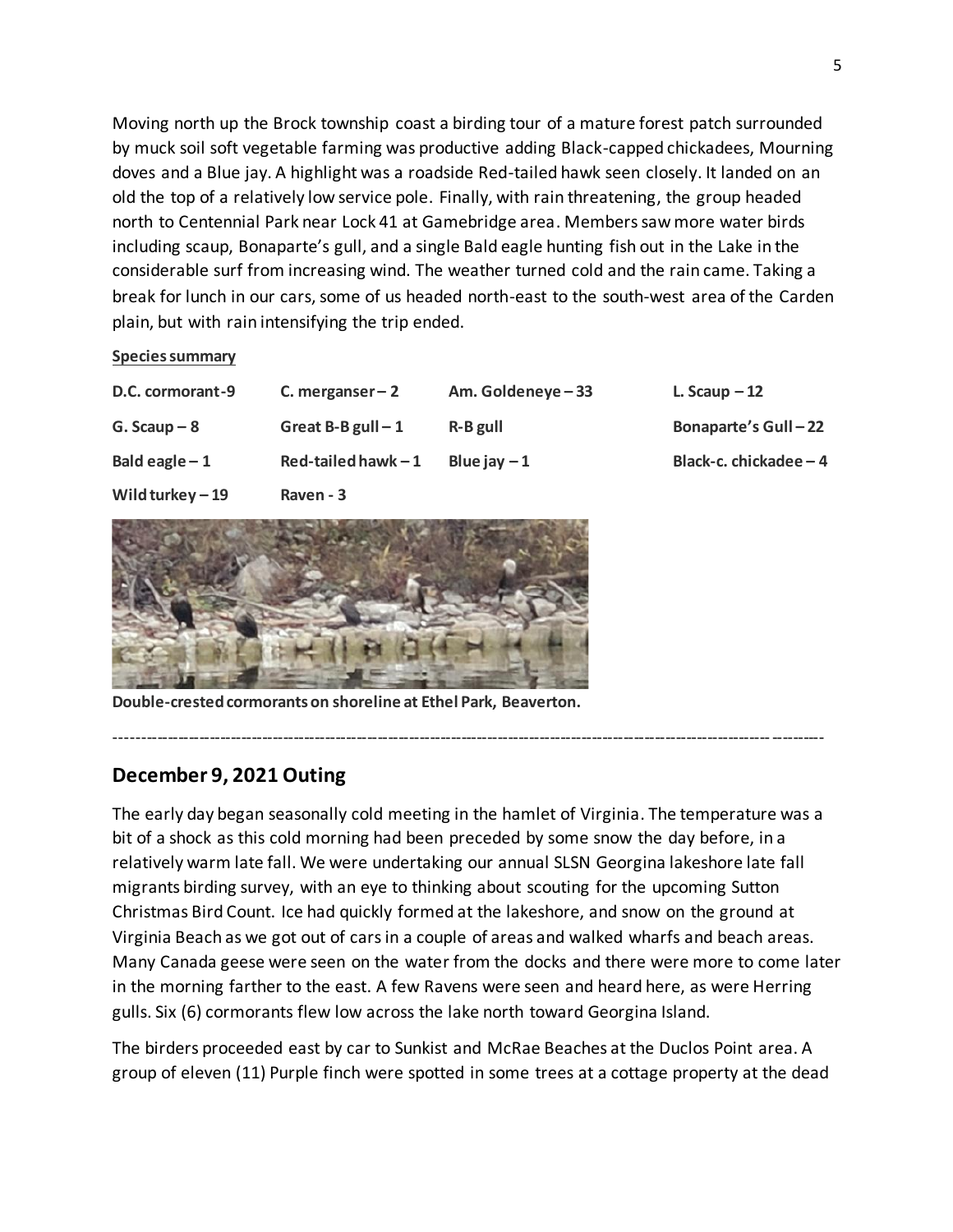end at McRae. Participants were able to see their distinctive red colouration well, and more water birds were seen at these locations and added to our list for the day.

Limited access to the lake at Port Bolster with private property cottages and houses makes birding opportunities somewhat limited. Stopping at the few small parks and ends of local roads did result in some more water birds including Lesser and Greater scaup and a few Lesser and Greater Black-backed gulls. The highlight of the day was when the group made our last stop driving down a dead-end street (Port St.) overlooking the lake. There in amongst the ice we saw two (2) American coots, assumed a pair. We all got a good look at these small water birds, all black in colour with a distinctive chubby look, and a large unusual white bill. In spring/summer these marsh birds are very secretive and hard to find. They are usually long gone south by December from our area. In the spotting scope the birds were easily seen. They did not fly away and remained after we left. This was a very good SLSN bird record.



Pair of American coots, on Lake Simcoe in ice-water



Cell phone photo documentation

Detail, coots - cell phone photo

#### Species summary

| Canada geese – 325    | Mallard $-6$   |  | Am. Goldeneye - 8 Hooded merganser - 9 American coot-2                         |  |
|-----------------------|----------------|--|--------------------------------------------------------------------------------|--|
| $D.B.$ cormorant $-6$ |                |  | L. scaup $-9$ G. scaup - 20 Greater Black-backed gull $-2$ Lesser B-b gull - 2 |  |
| Herring gull $-151$   |                |  | Ring-b gull $-2$ Raven $-5$ C. Crow $-1$ Red-tailed hawk $-1$ Blue Jay $-1$    |  |
| Mourning dove $-12$   | Rock dove $-1$ |  |                                                                                |  |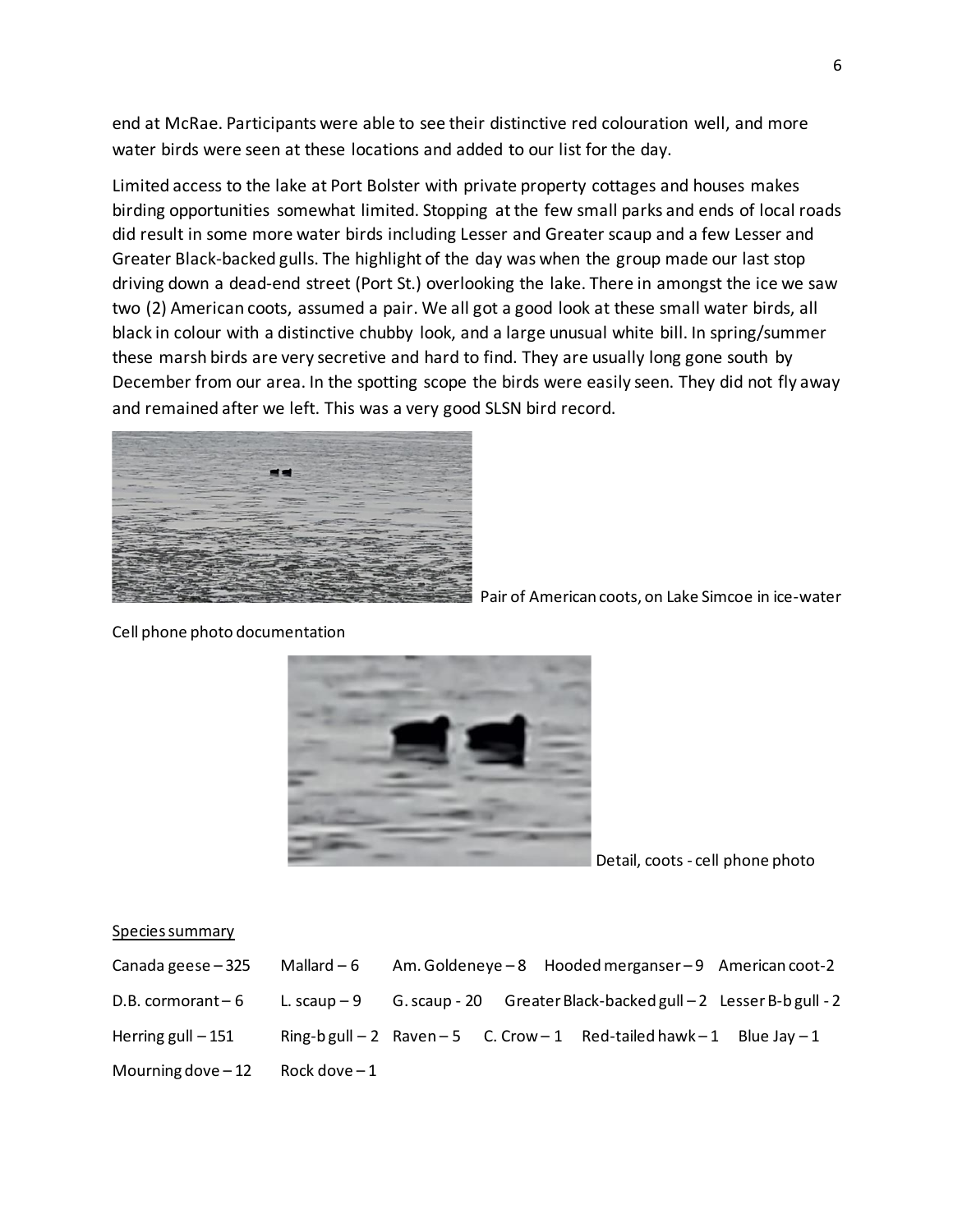### **Figure-American coot range**.Bird Watching H.Q.



Map showing breeding, migration, winter range.

## **Some other December bird observations and photographs by SLSN members**

**------------------------------------------------------------------------------------------------------------**





American Kestrel, Irving Himel photo 2021-12-27

Snowy owl, Irving Himel photo 2021-12-27



American goldfinch, SLSN member Heather MacKay photo Joe Seara 2022-01-01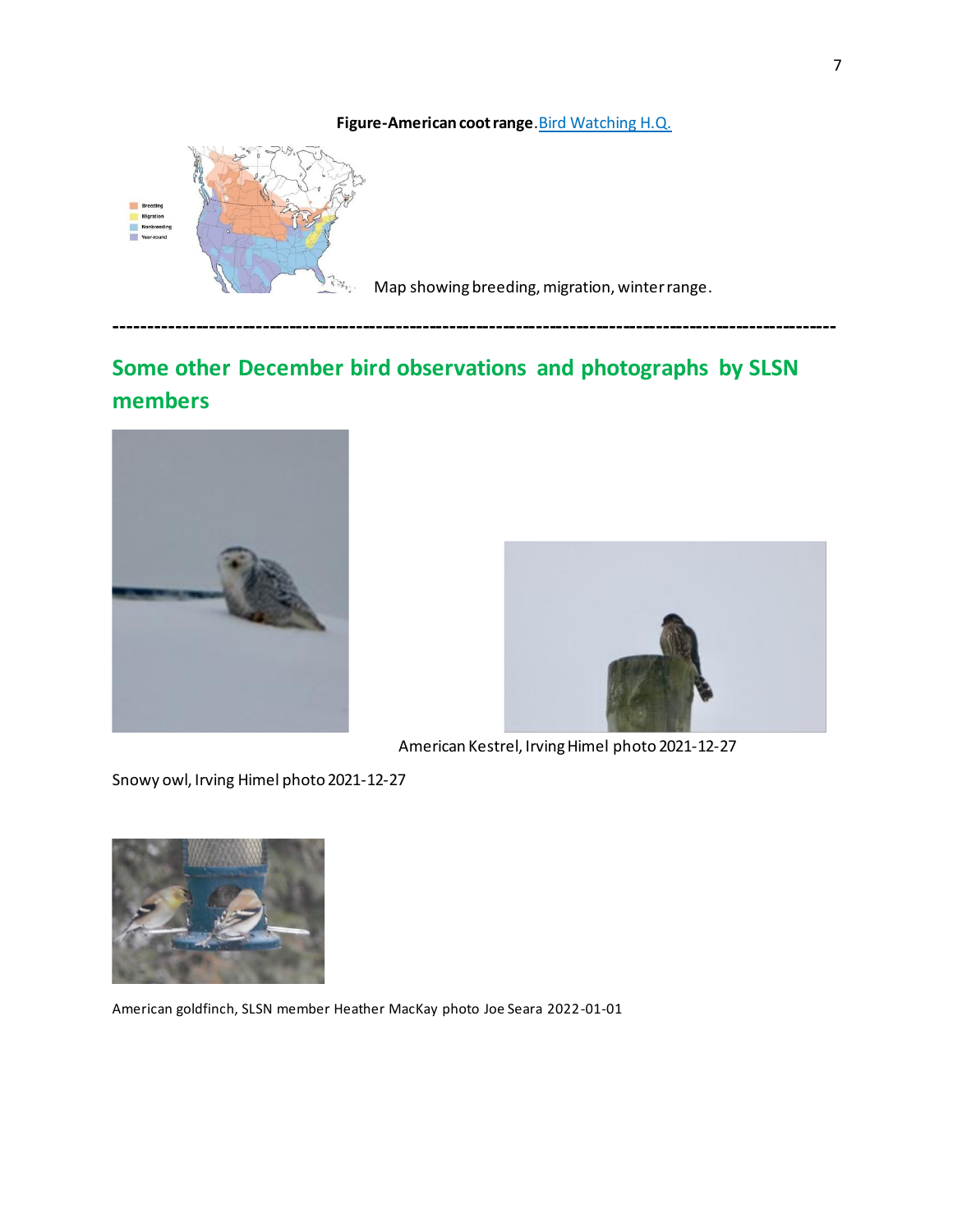

Bald eagle 2022-01-09 Heather McKay, Jackson's Point, detail cropped photo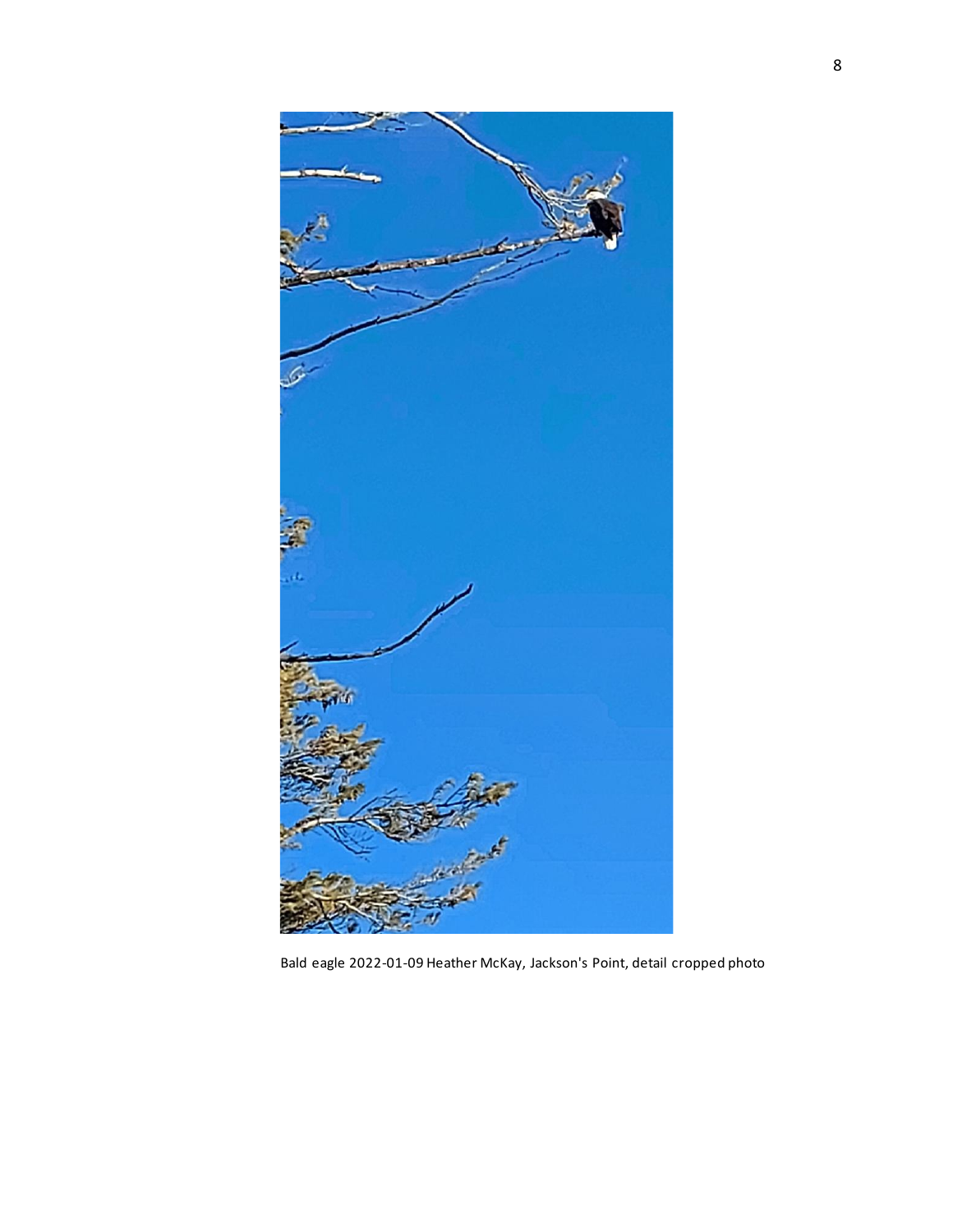

Irving Himel, Waking up to Swans on Lake Simcoe, 2022-01-04

**Outings:** All SLSN regular outings are available – Note: **Paid-up members in good standing only may participate (for insurance compliance). Provincial and municipal COVID-19 restrictions and safety protocols in effect.** Phone 905- 722-8021 or 905-476-4747 for more details.

**----------------------------------------------------------------------------------------------**

**SLSN member jeff Boylin took these fantastic photos of the partial Lunar eclipse that happened November 18 and 19, 2021.**

**-----------------------------------------------------------------------------------------------**

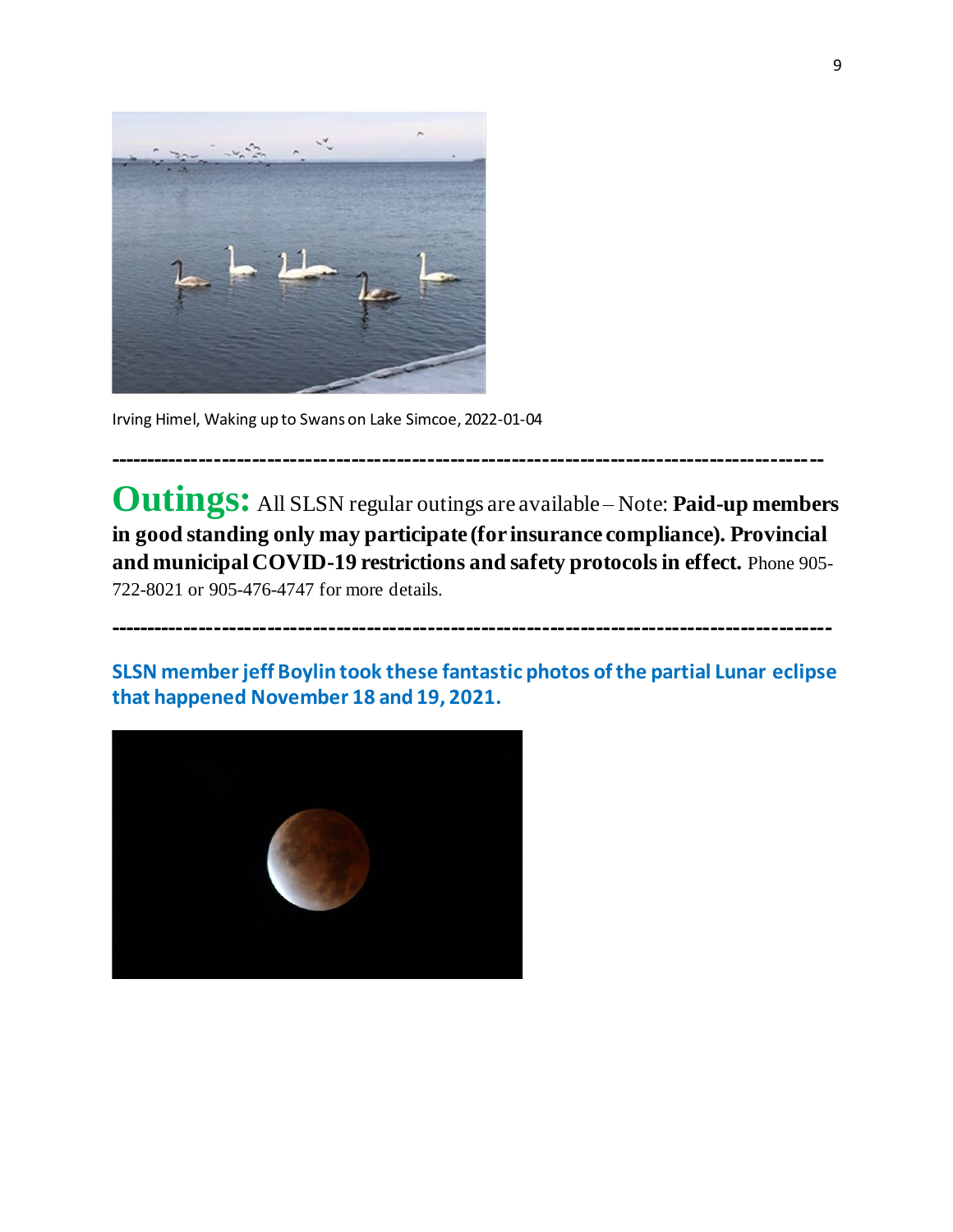

**Background information on the partial solar eclipse.** 

**Earth Sky**

# **Deep partial lunar eclipse November 18-19: Great for North America**



For us in North America, the partial lunar eclipse will take place overnight on November 18, and in the early morning on November 19, 2021. The moon will be high in North American skies, shifting toward the west. In this illustration, the times are in EST. Mid-eclipse will be at about 4 a.m. EST, 3 a.m. CST, 1 a.m. PST, etc. Precise time of mid-eclipse is 9:03 [UTC](https://earthsky.org/astronomy-essentials/universal-time). But watch the creeping shadow on the moon's disk for an hour or so before that time, too! In this illustration, the white disks represent partially eclipsed moons. The maroon disk represents the moon at greatest eclipse, 97% covered by the Earth's dark [umbral](https://en.wikipedia.org/wiki/Umbra,_penumbra_and_antumbra) shadow. Watch for the dipper-shaped [Pleiades](https://earthsky.org/favorite-star-patterns/pleiades-star-cluster-enjoys-worldwide-renown/) star cluster near the eclipsed moon. Chart by [John Jardine Goss](https://earthsky.org/author/johngoss/)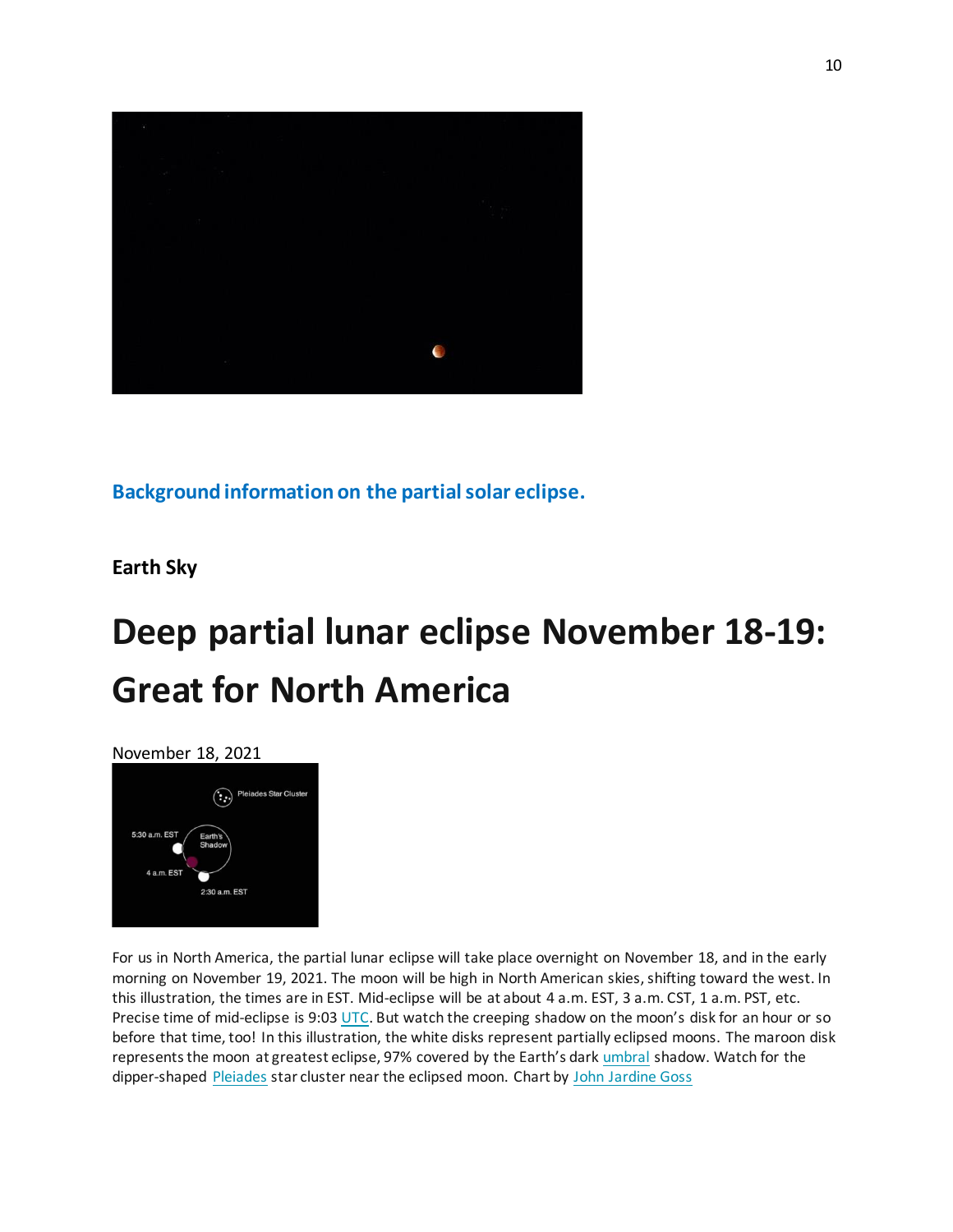## **Partial lunar eclipse**

A deep partial lunar eclipse will darken the moon for much of the globe on November 19, 2021 (overnight on November 18 for North America). Most locations will see up to 97% of the moon slip into Earth's shadow. North America has the best location to see the entirety of the eclipse. Find maps and timing for the eclipse below. In some cases, the times are in [UTC](https://earthsky.org/astronomy-essentials/universal-time/) and you must [convert.](https://earthsky.org/astronomy-essentials/universal-time)

This is an exceptionally deep partial eclipse with an *umbral eclipse magnitude* of 0.9742. In other words, 97% of the moon will be covered by Earth's [dark umbral shadow.](https://www.nasa.gov/audience/forstudents/k-4/stories/umbra-and-penumbra) With a just thin sliver of the moon exposed to direct sun at maximum eclipse, the rest of the moon should take on the characteristically ruddy colors of a total lunar eclipse.

More information: [https://earthsky.org/astronomy-essentials/partial-lunar-eclipse-november-19-](https://earthsky.org/astronomy-essentials/partial-lunar-eclipse-november-19-2021/#:~:text=A%20deep%20partial%20lunar%20eclipse,the%20entirety%20of%20the%20eclipse) [2021/#:~:text=A%20deep%20partial%20lunar%20eclipse,the%20entirety%20of%20the%20eclipse](https://earthsky.org/astronomy-essentials/partial-lunar-eclipse-november-19-2021/#:~:text=A%20deep%20partial%20lunar%20eclipse,the%20entirety%20of%20the%20eclipse).

**------------------------------------------------------------------------------------------------------------------**

## **Plastic Issue Update**

*The South Lake Simcoe Naturalists have followed and educated members and the broader community regarding the serious Plastic issue locally and internationally. It is an issue all of us can take action on every day in our personal lives. Some recent important information is below.*

2021-01-10

### **York Media**

## Protecting the environment should be everyone's 2022 resolution

Cutting down our use of plastics must be a top priority, writes Beverley Golden

Beverley Golden YorkRegion.com Wednesday, January 5, 2022

Each new year offers an opportunity to make resolutions for what we want to accomplish.

It's interesting that health and weight loss are consistently the [top resolutions,](https://www.beverleygolden.com/new-years-resolutions-why-we-do-what-we-do/) yet a majority of people are not actually successful, committing to the same resolutions year after year.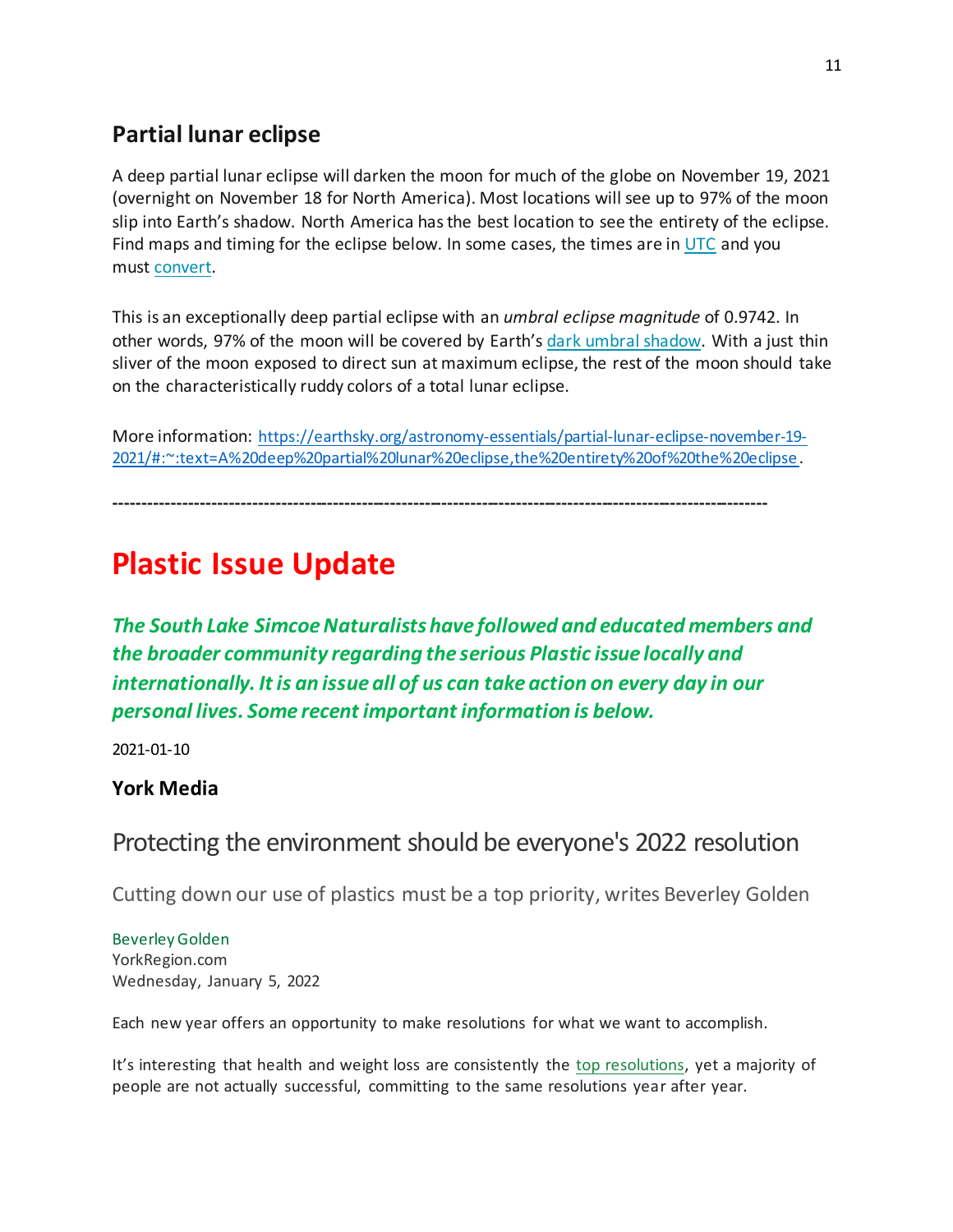As I walked my dog on a recycling day in my neighbourhood, I wondered if we would see permanent, effective changes for the better, if the environment could become our top collective resolution.

That walk had me questioning what it will take for people to recycle properly, or if people even know current recycling dos and don'ts.

After seeing containers with food particles still stuck to them, paint cans and everything in between, I wondered if we are winning or losing the battle on recycling. And why do some homes still have seemingly hundreds of single-use plastic water bottles filling their recycling bins?

#### **Plastics in the news in 2021**

Perhaps our biggest win happened last May, when Canada added manufactured plastic items to the [toxic list](https://www.greenpeace.org/canada/en/press-release/48275/plastic-listed-as-toxic-under-cepa-a-bold-move-against-the-plastic-industrys-pressure/) under the Canadian Environmental Protection Act and proposed a [ban of six single](https://globalnews.ca/news/8466123/liberals-regulations-single-use-plastics-ban-canada/?fbclid=IwAR0chCfKbC0Xs_z4d1czFLZn1j0w1mISpv7MRVe0fKAmS2ebeBnyL9FDDqw)[use plastic items.](https://globalnews.ca/news/8466123/liberals-regulations-single-use-plastics-ban-canada/?fbclid=IwAR0chCfKbC0Xs_z4d1czFLZn1j0w1mISpv7MRVe0fKAmS2ebeBnyL9FDDqw) Although the ban was to take effect by the end of 2021, the government has delayed its implementation until 2022 with a troubling loophole that still allows export of these products.

Have your say during the 70-day public comment period (ending March 5), to comment on the proposed [Single-Use Plastics Prohibition Regulations.](https://www.gazette.gc.ca/rp-pr/p1/2021/2021-12-25/html/reg2-eng.html)

#### **Next steps on plastics**

Although it's a step forward, our government needs to implement even stronger regulations on plastics. Ultimately, consumers can only do so much through their recycling efforts.

Canada needs to expand the ban list to include a thorough list of non-essential problematic plastics and [disposable plastic items.](https://www.canadiangeographic.ca/article/plastic-pandemic-results-covid-19-ppe-pollution)

More information: [https://www.yorkregion.com/opinion-story/10547945-protecting-the-environment](https://www.yorkregion.com/opinion-story/10547945-protecting-the-environment-should-be-everyone-s-2022-resolution/?s=n1?source=newsletter&utm_content=a04&utm_source=ml_nl&utm_medium=email&utm_email=6EA0E815B8FFE40A55C58C2297DE34C8&utm_campaign=yrop_115603)[should-be-everyone-s-2022](https://www.yorkregion.com/opinion-story/10547945-protecting-the-environment-should-be-everyone-s-2022-resolution/?s=n1?source=newsletter&utm_content=a04&utm_source=ml_nl&utm_medium=email&utm_email=6EA0E815B8FFE40A55C58C2297DE34C8&utm_campaign=yrop_115603) [resolution/?s=n1?source=newsletter&utm\\_content=a04&utm\\_source=ml\\_nl&utm\\_medium=email&ut](https://www.yorkregion.com/opinion-story/10547945-protecting-the-environment-should-be-everyone-s-2022-resolution/?s=n1?source=newsletter&utm_content=a04&utm_source=ml_nl&utm_medium=email&utm_email=6EA0E815B8FFE40A55C58C2297DE34C8&utm_campaign=yrop_115603) [m\\_email=6EA0E815B8FFE40A55C58C2297DE34C8&utm\\_campaign=yrop\\_115603](https://www.yorkregion.com/opinion-story/10547945-protecting-the-environment-should-be-everyone-s-2022-resolution/?s=n1?source=newsletter&utm_content=a04&utm_source=ml_nl&utm_medium=email&utm_email=6EA0E815B8FFE40A55C58C2297DE34C8&utm_campaign=yrop_115603)

**-----------------------------------------------------------------------------------------**

## **Oceans and Plastic COLECTION 2022-01-19**

## **Greenpeace Canada Global Ocean Treaty U.N.**

We asked you to call on Canada and other global governments to finalize a strong Global Ocean Treaty at the UN this March.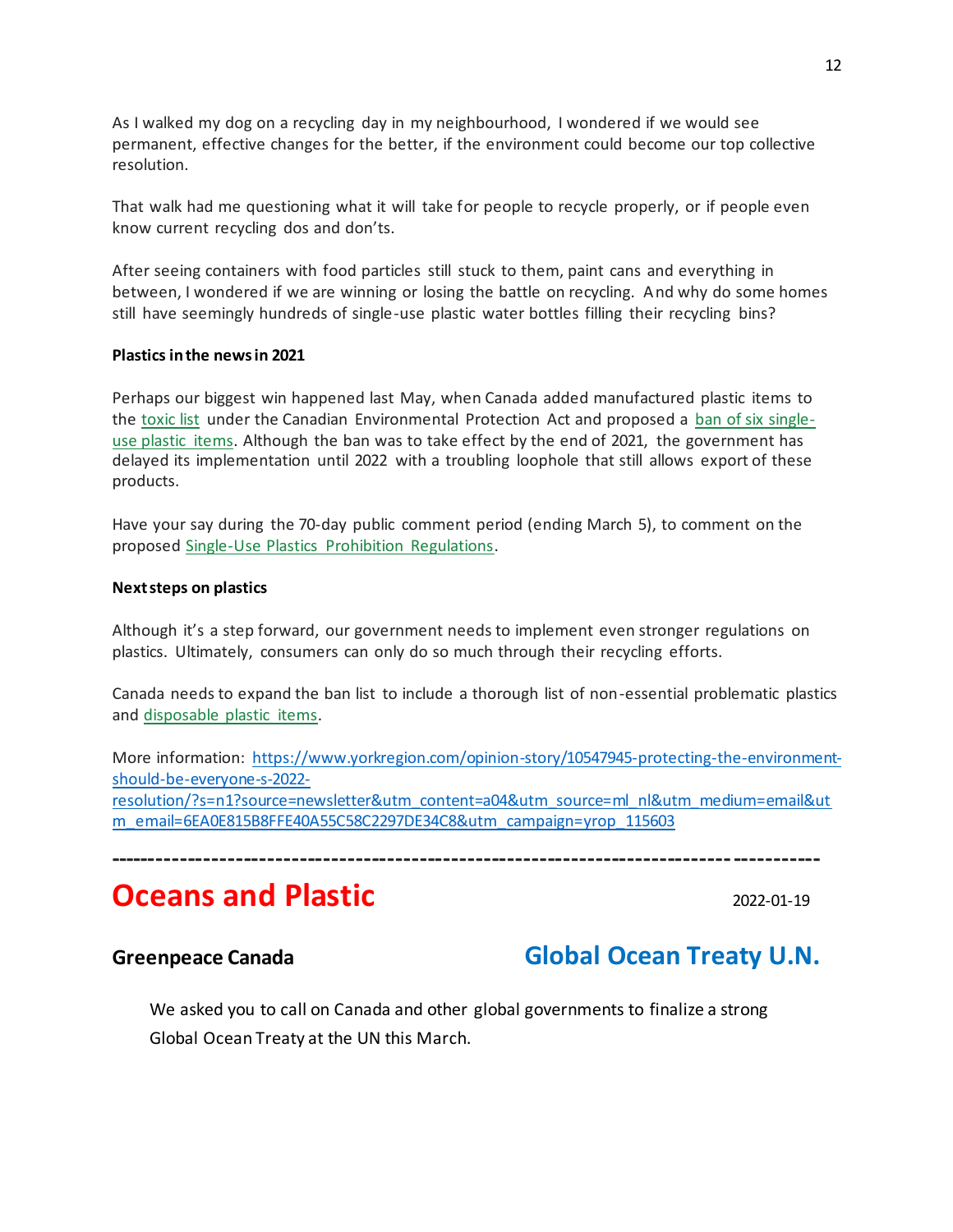We're going to be releasing lots of crucial updates about this campaign in the lead-up to the UN meeting set to begin on March 8th

Sarah Head of Oceans & Plastics Campaign, Greenpeace Canada

More Information[: https://www.greenpeace.org/canada/en/tag/plastic/](https://www.greenpeace.org/canada/en/tag/plastic/)

**------------------------------------------------------------------------------------------------------------**

## **Environmental Issues information and links:**

**------------------------------------------------------------------------------------------------------------------------------------------------------**

2022-01-20

**Environmental Defence**

## **OTTAWA WANTS TO DELAY BANS OF HARMFUL SINGLE-USE PLASTICS BY TWO YEARS**

The federal government finally released draft regulations to ban six single-use plastic items. Unfortunately, as it stands, the regulations wouldn't rid Canada of these items until sometime in 2024. An absurd timeline that undermines the government's own promises to ban problematic plastic packaging and products as of 2021, and rid Canada of plastic waste by 2030.

More information[: https://environmentaldefence.ca/2022/01/12/ban-plastics-now/](https://environmentaldefence.ca/2022/01/12/ban-plastics-now/)

**[Plastic Pollution](https://environmentaldefence.ca/blog/?blog=1331)**

## **Government Must Ban Harmful Single-Use Plastics Now, Not i[n Two Years](https://environmentaldefence.ca/blog/?author=Karen%20Wirsig)**

2022-01-12

**[Karen Wirsig](https://environmentaldefence.ca/blog/?author=Karen%20Wirsig)** [Plastics Program Manager](https://environmentaldefence.ca/blog/?author=Karen%20Wirsig)

The government finally posted [draft regulations](https://www.gazette.gc.ca/rp-pr/p1/2021/2021-12-25/html/reg2-eng.html) to ban six single-use plastics over the holidays. Unfortunately there's a catch. As written, the regulations wouldn't rid Canada of the harmful products until sometime in 2024 at the earliest, an absurd timeline that undermines the government's own promises to reign in plastic pollution.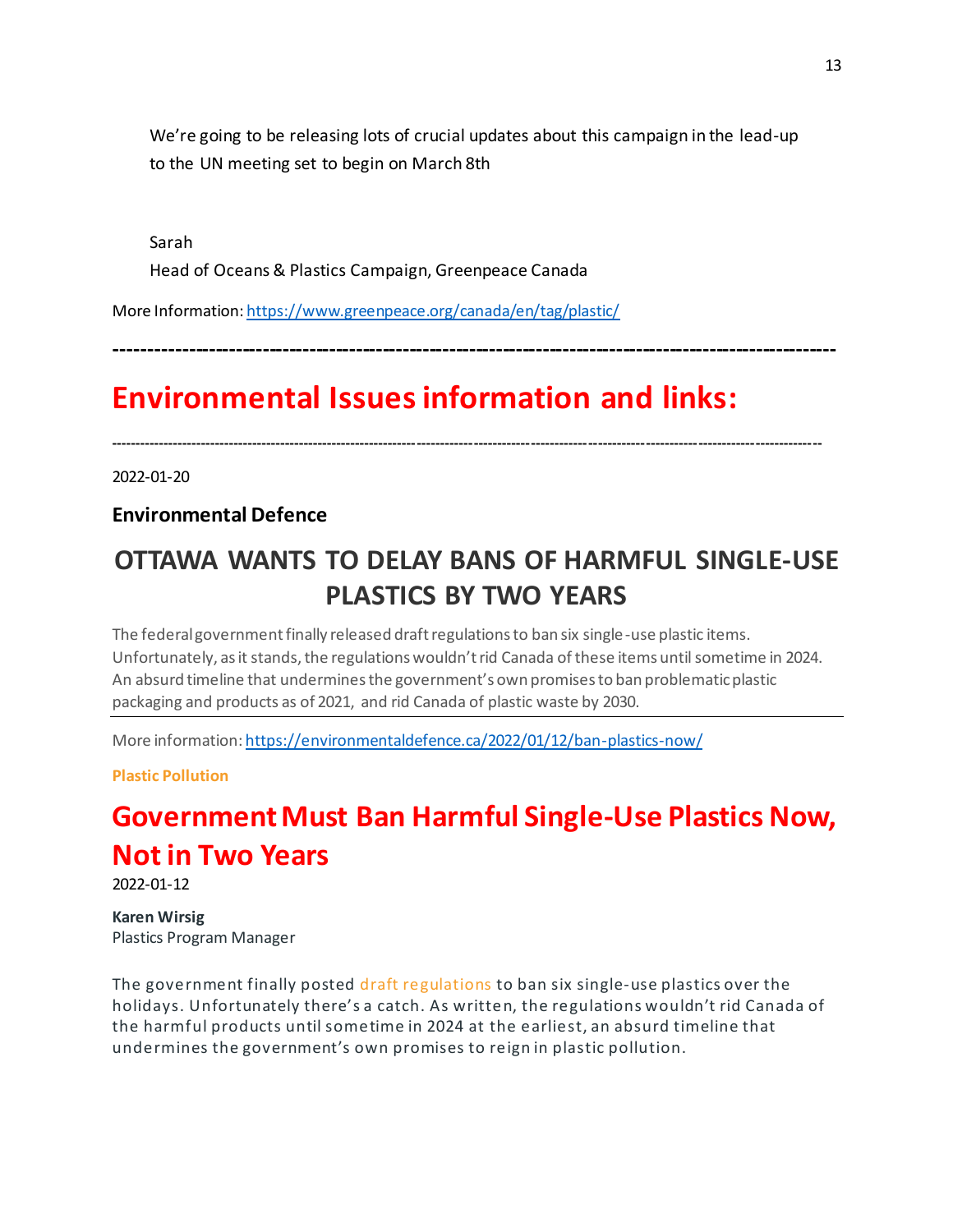

99% of flexible plastics in Canada end up in landfills, incinerators, or the environment.

Prime Minister Justin Trudeau had vowed to ban problematic plastic packaging and products, including bags, straws, cutlery and takeout containers, " [as](https://www.cbc.ca/news/politics/plastics-ban-trudeau-mckenna-1.5168828)  [of 2021](https://www.cbc.ca/news/politics/plastics-ban-trudeau-mckenna-1.5168828)." He missed that deadline but must modify the draft regulations to ensure these products are no longer made or sold in Canada before the end of this year.

What's more, the draft regulations only address import and sale in Canada, ignoring the fact that plastic pollution is a global problem. Canadian companies would still be able to make the damaging products for export, where they would pollute local environments and harm wildlife elsewhere – and even find their way back onto Canadian shores. The final regulations must not allow this loophole.

The public can comment on the draft regulations until March 5, 2022. The final regulations will be posted (hopefully very soon) after that. We'll be combing through the details to give comprehensive feedback and also pointers for supporters to submit their own response shortly.

**-----------------------------------------------------------------------------------**

2022-01-16

### **NGF Alliance**

## **When will the Maple Lake Estates lands be transferred to the Conservation Authority?**

On June 16, 2021, Caroline Mulroney announced that the Maple Lake Estates lands would be transferred to the Lake Simcoe Region Conservation Authority (LSRCA) to create an 890-acre publicly owned nature reserve in the North Gwillimbury Forest.

Unfortunately, the land transfer from the DG Group to the LSRCA has still not occurred.

#### **What you can do**

Pleas[e contact Caroline Mulroney](mailto:Caroline.Mulroneyco@pc.ola.org) and ask her to ensure that the land transfer occurs before the upcoming provincial election in June.

#### [Email the minister at Caroline.Mulroneyco@pc.ola.org](mailto:Caroline.Mulroneyco@pc.ola.org)

**----------------------------------------------------------------------------------**

Jack Gibbons Chair, North Gwillimbury Forest Alliance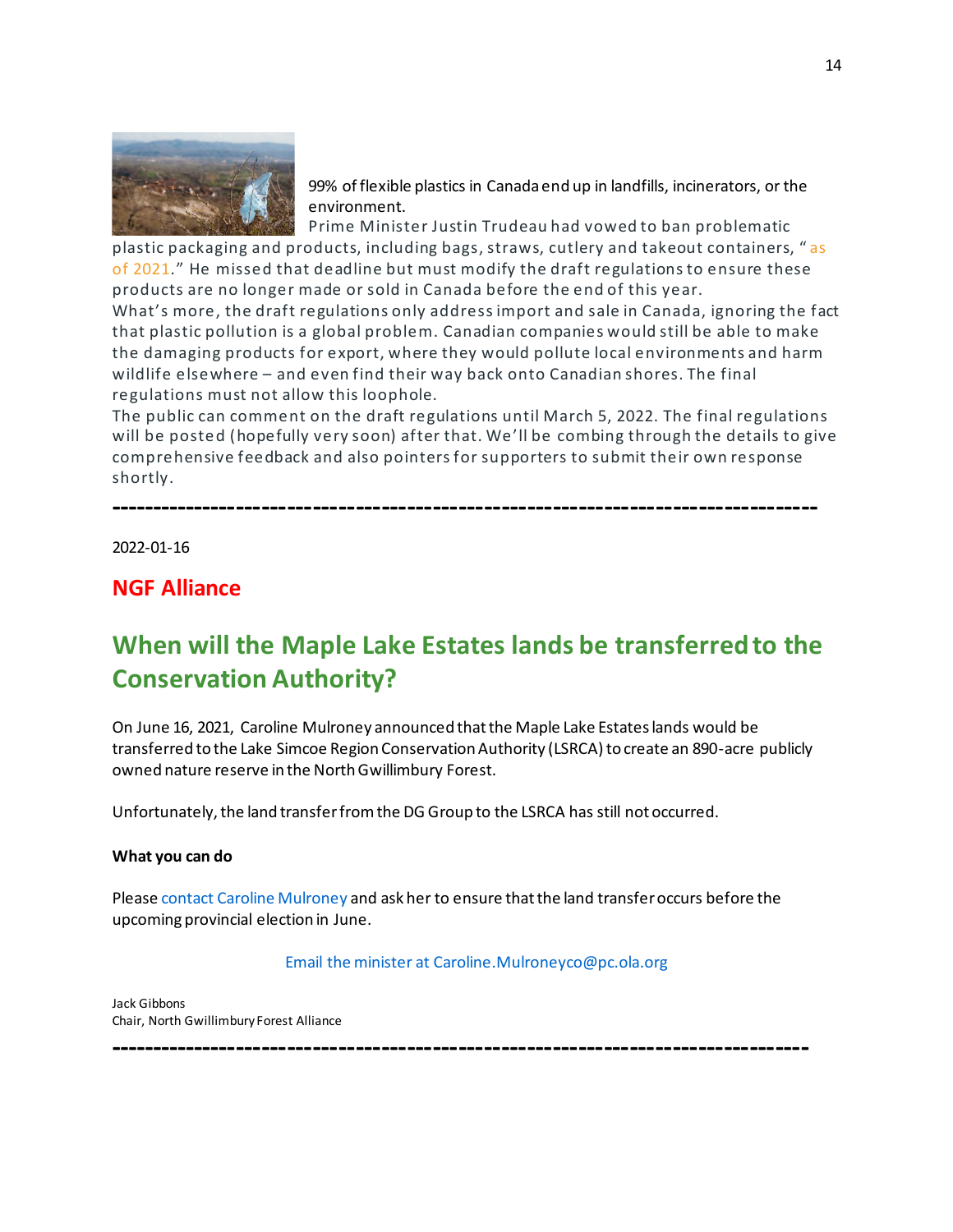## **Bradford By-Pass - Petition to the House of Commons**

This is to inform you that petition e-3766 is authorized for online publication, has been published and is open for [signature.](https://petitions.ourcommons.ca/en/Petition/Details?Petition=e-3766) 

### **Link:** <https://petitions.ourcommons.ca/en/Petition/Details?Petition=e-3766>

Please do not reply to this email. If you have questions about the e-petition process or encounter technical problems, please contact the Clerk of Petitions at [PMB-AED@parl.gc.ca](mailto:PMB-AED@parl.gc.ca) or at 613-992-9511.

e-3766 (Environment)

## **Just Recovery Simcoe.ca**

Join former Ontario Environmental Commissioner, Gord Miller, and Ecojustice environmental lawyer, Laura Bowman, for a discussion about the **Bradford Bypass aka "Holland Marsh Highway". This webinar will also feature a call to action** phone zap led by Margaret Prophet, Simcoe County Greenbelt Coalition. Hosted by Just Recovery Simcoe and Community Health Climate Action Initiative.

**----------------------------------------------------------------------------------**

Time: **January 27, 2022 07:00 PM**in Eastern Time (US and Canada) Webinar ID 868 5292 7177 **To register for the Webinar [https://us02web.zoom.us/webinar/register/WN\\_rs1vzHgMSX-U4kLBYDwpmw](https://us02web.zoom.us/webinar/register/WN_rs1vzHgMSX-U4kLBYDwpmw)**

Join from a PC, Mac, iPad, iPhone or Android device

**-----------------------------------------------------------------------------------------------**

2022-01-20

### **David Suzuki Foundation**

## **Take two minutes to sign this and protect at-risk caribou**

I have, shall we say, an obsession with caribou. I've been advocating for them for almost 20 years. I talk about them whenever I can (sorry fam!). It's not just because they're gorgeous and important to ecosystems, but because they're in trouble.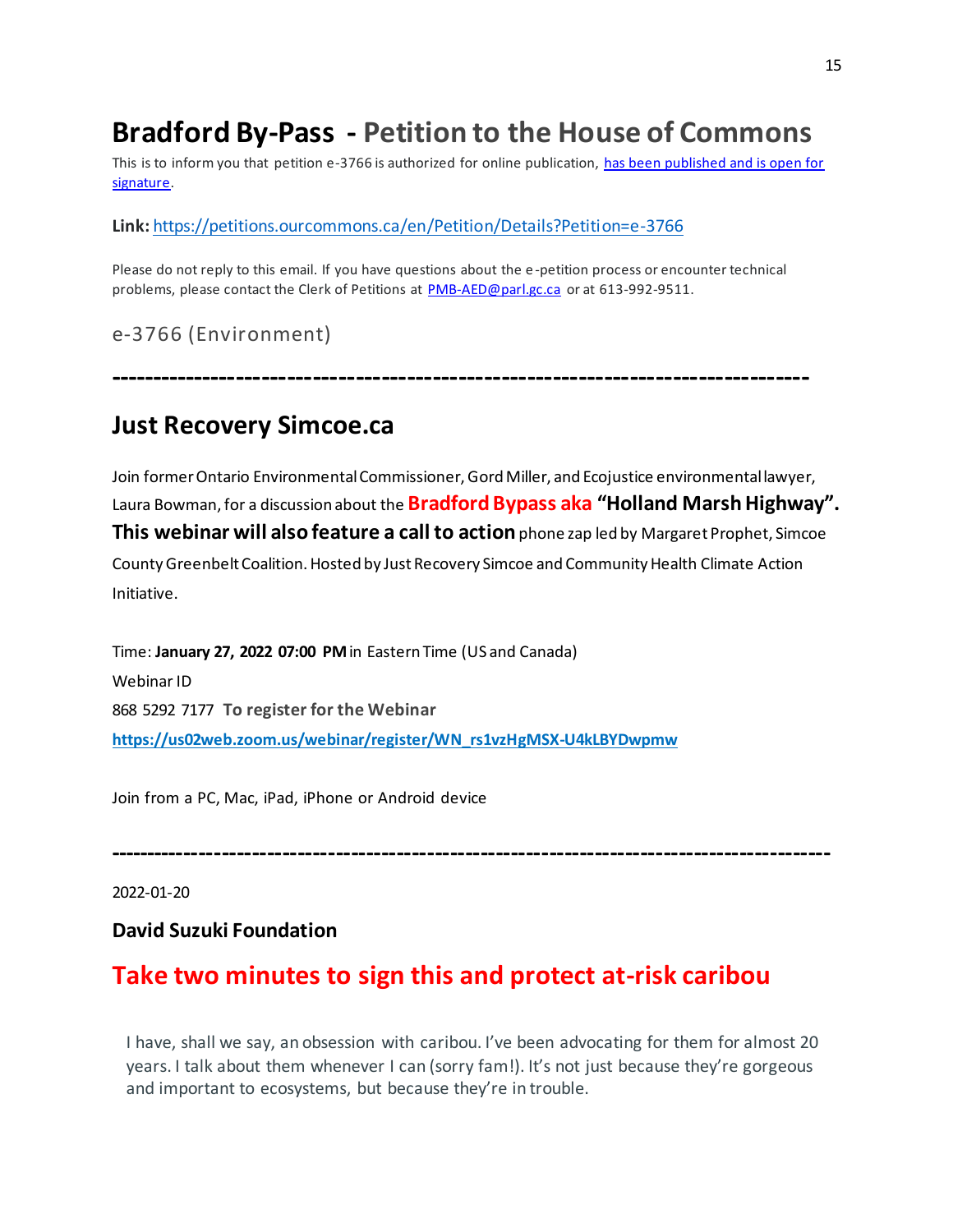**Boreal woodland caribou are at risk across Canada**, including in Ontario, where habitat loss and fragmentation threaten their future.

Don't take my word for it. The latest [auditor general report](mhtml:file://C:/Users/paul/AppData/Local/Microsoft/Windows/INetCache/Content.Outlook/98EF0CTX/email.mht!https://go.davidsuzuki.org/MTg4LVZEVS0zNjAAAAGCFqnFT4qxKDuc3P3Rp7VifTntZItCHXUri2gOc8EBvRFk45rRALgY1GA5Hz74N5dfvSDg0UE=) criticizes Ontario's mismanagement of the recovery of species at risk, including boreal caribou.

In fact, **the province just missed a November 2021 deadline** that Canada gave it to strengthen caribou recovery measures.

Instead, Ontario has gutted its Endangered Species Act, granted the logging industry an ESA exemption and produced plans to double logging in the province.

[Tell the feds: Intervene to protect caribou in Ontario](mhtml:file://C:/Users/paul/AppData/Local/Microsoft/Windows/INetCache/Content.Outlook/98EF0CTX/email.mht!https://go.davidsuzuki.org/MTg4LVZEVS0zNjAAAAGCFqnFT4cvTiJwKMjlJXocX7mTqnQiVDSYRWV60srmUSV79R8_vUUxGLx6vcWwDATgv6A2KJI=)

## **COP 26: United Nations Conference of the Parties - Reports**

**SLSN as an organization have been involved long-term in research, education and informing members and the public aware of the science of Climate Change for many years.**

2021-11-01

**Live Science**

**Major climate conference in Glasgow. Pre- Conference Context, as a primer to actual actions coming out of the Conference for SLSN members.**

By [Stephanie](https://www.livescience.com/author/stephanie-pappas) Pappas 1 day ago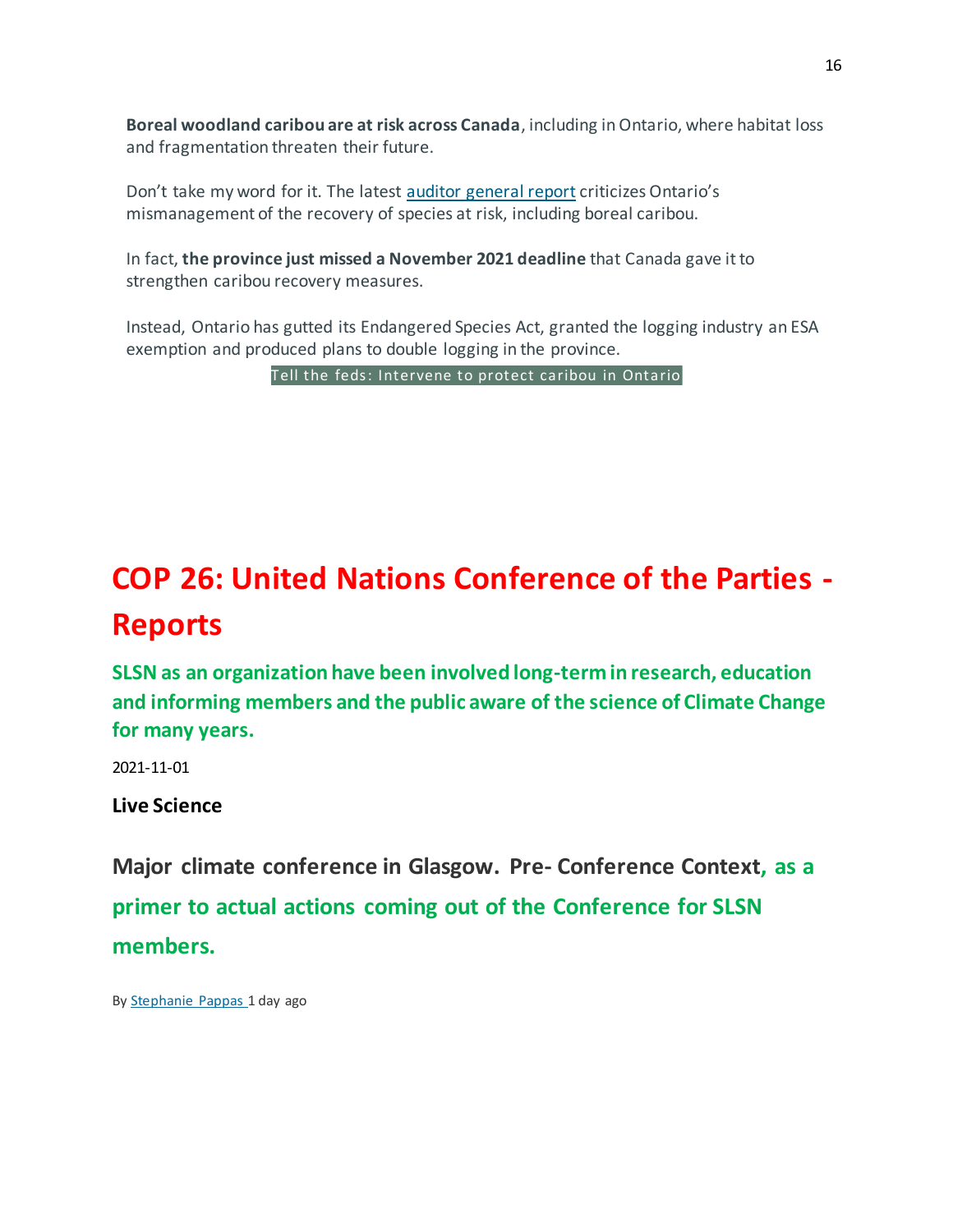

A giant sand artwork adorns New Brighton Beach to highlight global warming and the forthcoming COP26 global climate conference being held in November in Glasgow. (Image credit: Christopher Furlong/Getty Images)

The United Nations Climate Change Conference of the Parties (COP26) begins Sunday (Oct. 31) in Glasgow, and the outcome may determine whether the world moves closer to a net-zero carbon economy by 2050.

The climate conference will bring together delegates from around the world to discuss their plans for reducing emissions and limiting [climate](https://www.livescience.com/climate-change.html) change. The key question is whether nations will expand their commitment to the Paris [Agreement,](https://www.livescience.com/paris-agreement) an international plan set in 2015 that aims to keep global warming below 2 degrees Celsius (3.6 degrees Fahrenheit) above preindustrial levels, and preferably below 1.5 C (2.7 F) by 2100.

Though 197 parties to the 2015 conference agreed to the Paris Agreement, commitments by nations to reduce emissions are not sufficient to stabilize the climate below 1.5 C. Climate scientists say that to reach this goal, the globe would need to rapidly shelve fossil fuels as an energy source, achieving a 45% reduction over 2010 levels by 2030 and hitting net zero in 2050. Politicians within member nations have not always been as committed as the original signers of the agreement: In 2019, the United States exited the Paris Agreement under President Donald Trump, Live Science [reported.](https://www.livescience.com/united-states-exits-paris-climate-agreement.html) President Joe Biden re-committed to the agreement upon taking office in 2021.

Related: 10 Signs Earth's [climate](https://www.livescience.com/10-signs-of-climate-change-in-2019.html) is off the rails

The goals of COP26, according to the [organizers,](https://ukcop26.org/wp-content/uploads/2021/07/COP26-Explained.pdf) are to get countries to agree to plans for ambitious reductions in [greenhouse](https://www.livescience.com/37821-greenhouse-gases.html) gas emissions by 2030; to work together to support adaptation to climate change that has already occurred; to mobilize developed countries to provide \$100 billion in climate finance per year for investment in global net zero, meaning the amount of emissions we produce is no more than the amount removed by the atmosphere. The final goal would be to finalize the Paris Rulebook, the step-by-step guide on reaching the Paris Agreement.

**The COP meeting happens every year (this year's is the 26th ever). But eyes are on this year's conference: As part of the Paris Agreement, countries agreed to provide an update every five years on their highest ambitions for reducing emissions. That should have occurred in 2020, but that year's COP meeting was delayed by the coronavirus [pandemic](https://www.livescience.com/pandemic.html). Thus, those updates will occur in Glasgow this year.**

All countries are also asked to provide an "Adaptation Communication," which will outline the challenges that each faces in adapting to a changing climate, and what they plan to do to overcome those hurdles.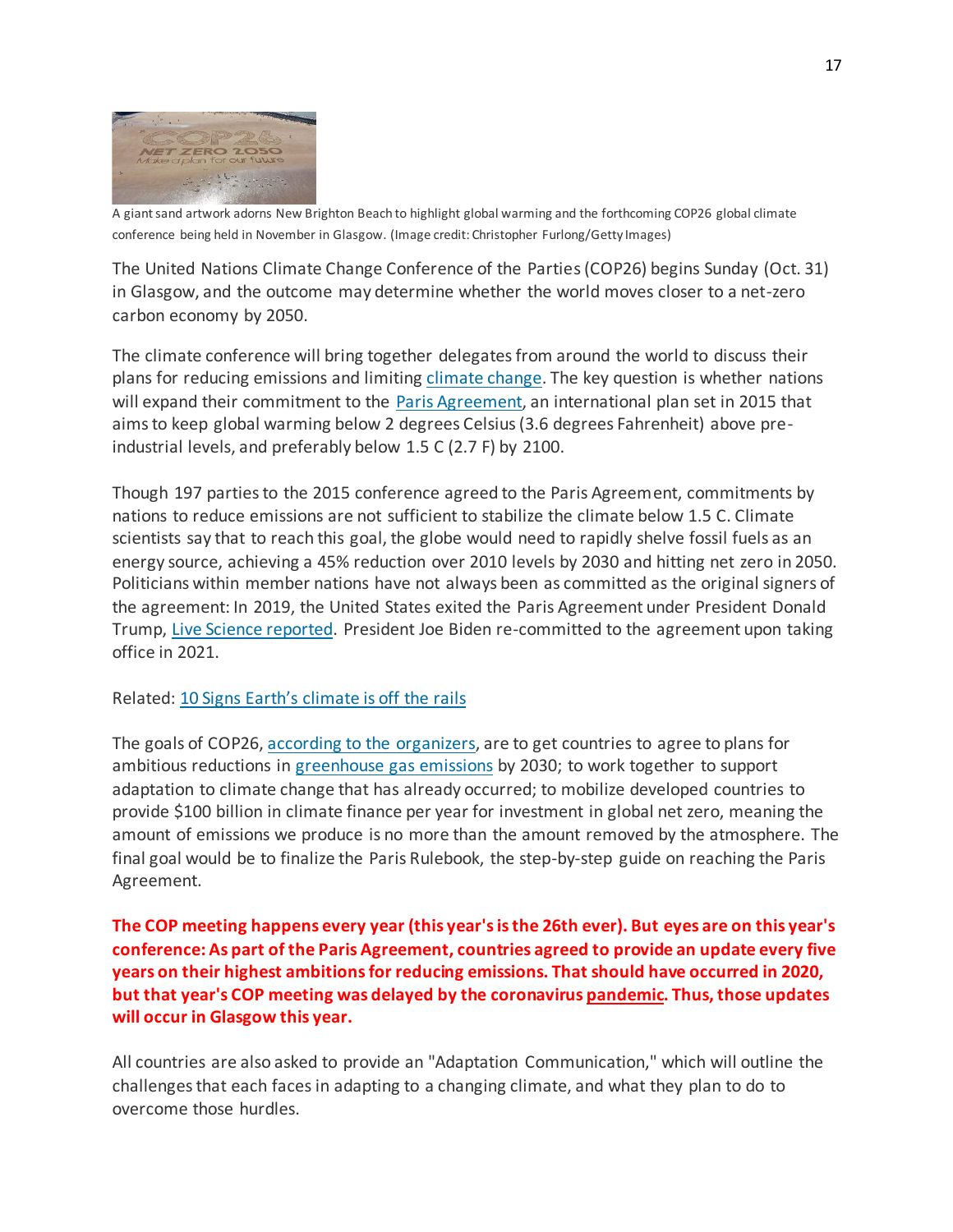Nations, especially developed nations, will also be asked to put their money where their mouth is. The Paris Agreement committed developed countries to raising \$100 billion each year to help developing countries finance their climate goals. According to the intergovernmental Organisation for Economic Cooperation and Development (OECD), developed nations provided a joint total of \$78.9 billion in financing in 2018.

**The delegates to COP26 will also attempt to finalize the Paris Rulebook, much of which was formally adopted in 2018 at the UN COP24 conference in Poland. But there are still a few outstanding guidelines at play. One of the most crucial outstanding issues is that countries still need to agree upon how to ensure that emissions reductions aren't double-counted. Part of the structure underpinning the Paris Agreement is carbon markets: Countries or companies that have a hard time reducing emissions, like airlines, can buy emissions credits from companies that are more capable of reducing emissions. This should create a balance that keeps overall emissions low.**

More Information: [https://www.livescience.com/cop26-glasgow-climate](https://www.livescience.com/cop26-glasgow-climate-conference?utm_source=SmartBrief&utm_medium=email&utm_campaign=368B3745-DDE0-4A69-A2E8-62503D85375D&utm_content=943803A8-905B-4FDB-9457-1EFE7057FCFC&utm_term=3c30b0b9-105e-4eaa-aadd-1cf345de8be1)[conference?utm\\_source=SmartBrief&utm\\_medium=email&utm\\_campaign=368B3745-DDE0-4A69-](https://www.livescience.com/cop26-glasgow-climate-conference?utm_source=SmartBrief&utm_medium=email&utm_campaign=368B3745-DDE0-4A69-A2E8-62503D85375D&utm_content=943803A8-905B-4FDB-9457-1EFE7057FCFC&utm_term=3c30b0b9-105e-4eaa-aadd-1cf345de8be1) [A2E8-62503D85375D&utm\\_content=943803A8-905B-4FDB-9457-1EFE7057FCFC&utm\\_term=3c30b0b9-](https://www.livescience.com/cop26-glasgow-climate-conference?utm_source=SmartBrief&utm_medium=email&utm_campaign=368B3745-DDE0-4A69-A2E8-62503D85375D&utm_content=943803A8-905B-4FDB-9457-1EFE7057FCFC&utm_term=3c30b0b9-105e-4eaa-aadd-1cf345de8be1) [105e-4eaa-aadd-1cf345de8be1](https://www.livescience.com/cop26-glasgow-climate-conference?utm_source=SmartBrief&utm_medium=email&utm_campaign=368B3745-DDE0-4A69-A2E8-62503D85375D&utm_content=943803A8-905B-4FDB-9457-1EFE7057FCFC&utm_term=3c30b0b9-105e-4eaa-aadd-1cf345de8be1)

**-----------------------------------------------------------------------------------**

\_\_\_\_\_\_\_\_\_\_\_\_\_\_\_\_\_\_\_\_\_\_\_\_\_\_\_\_\_\_\_\_\_\_\_\_\_\_\_\_\_\_\_\_\_\_\_\_\_\_\_\_\_\_\_\_\_\_\_\_\_\_\_\_\_\_\_\_\_\_\_\_\_\_\_\_\_\_\_\_\_\_\_

## **COP 26 KEY RESULTS Reports**

2021-11-04

**Quartz News**

### **More than 40 countries pledged to quit coal at COP26.**

Some of the world's biggest coal-dependent countries, including Australia, India, China, and the US[, did](https://email-tracking.qz.com/ss/c/8aTaQWsZf83r7p52x9VHCG83NGORjGbrHam6cAQiveNN0Nm48Pll7lXXJW9jBuGPD_7RATw12_6E5GtBZnHtnA/3gq/m7Ng9iA7S0Gs7n3RVKVqJQ/h4/y_0-UkfUyPwpJxX3dyrgpuHxm5Pw6IDil12CStm82Lg)  [not sign up](https://email-tracking.qz.com/ss/c/8aTaQWsZf83r7p52x9VHCG83NGORjGbrHam6cAQiveNN0Nm48Pll7lXXJW9jBuGPD_7RATw12_6E5GtBZnHtnA/3gq/m7Ng9iA7S0Gs7n3RVKVqJQ/h4/y_0-UkfUyPwpJxX3dyrgpuHxm5Pw6IDil12CStm82Lg) to end their use of the dirtiest fossil fuel. Separately, more than 20 countries and financial institutions hav[e decided to](https://email-tracking.qz.com/ss/c/8aTaQWsZf83r7p52x9VHCO-4dZSz2af9sbk8NMH7sITHp7PslvahKquFnNmOVpQJlyjQU28jU0o2W5sCJFQ1RtLFyMZuSIomns7txYUfrQ7rjN1fQil5GxrSawd8eM8TsD6FTgTCXLxD5AtIzKBSc7mTClXP1CcRCJoh2okWM05hjXki7W46MhzgTXhwgnMc/3gq/m7Ng9iA7S0Gs7n3RVKVqJQ/h5/3HWcnlsZDG31qhY-K_hh2y8UVPlGJKB6MuZQ4KxdZsc) stop financing fossil fuel development abroad from next year. Instead they'll divert the spending to green initiatives, generating an estimated \$8 billion a year around the world for clean energy.

More information[: https://www.bbc.com/news/science-environment-59159018](https://www.bbc.com/news/science-environment-59159018)

**------------------------------------------------------------------------------------**

## **New Focus on Methane Emissions**

2021-11-03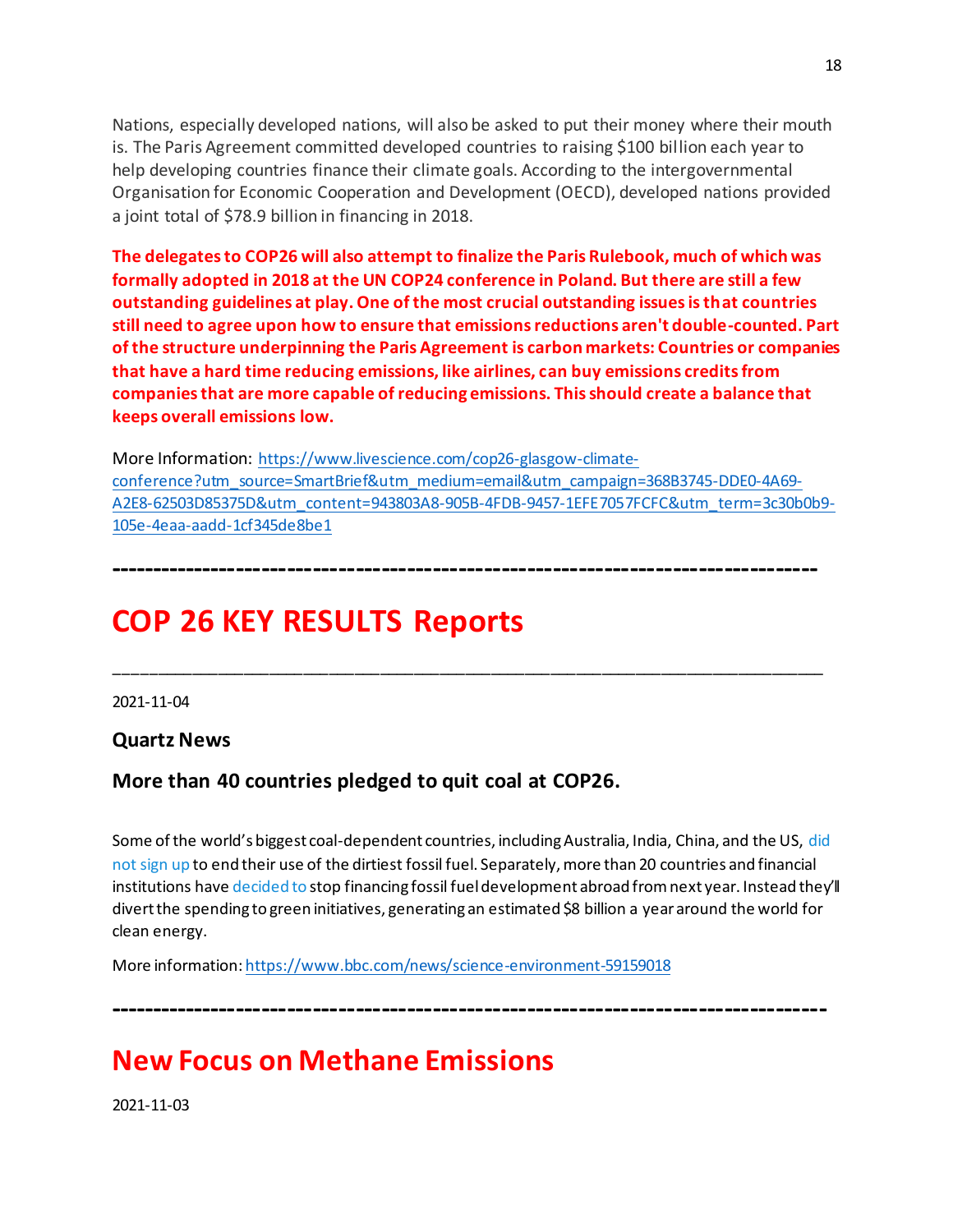### **New Scientist Daily**

### **COP 26: Methane Cuts**

**More than a hundred countries including the US, Japan and Canada have pledged a significant cut this decade on emissions of methane, the short-lived but powerful greenhouse gas. The Global Methane Pledge announced at COP26 in Glasgow today commits signatories to reducing emissions 30 per cent by 2030, compared to 2020 levels. The US government also published a detailed blueprint of how it intends to meet the goal. While international climate summits usually focus mostly on carbon dioxide (CO2), the dominant driver of the 1.1°C of global warming that has occured since pre-industrial levels, the new initiative puts the spotlight on methane (CH4) leaking from oil and gas wells, pipelines and other fossil fuel infrastructure. Methane is responsible for about 30 per cent of global warming to date, and atmospheric concentrations of the gas have surged since 2007, sparking concern from scientists.**

**More information:** [https://www.newscientist.com/article/2295810-cop26-105-countries-pledge-to-cut](https://www.newscientist.com/article/2295810-cop26-105-countries-pledge-to-cut-methane-emissions-by-30-per-cent/?utm_source=nsday&utm_medium=email&utm_campaign=NSDAY_031121)[methane-emissions-by-30-per](https://www.newscientist.com/article/2295810-cop26-105-countries-pledge-to-cut-methane-emissions-by-30-per-cent/?utm_source=nsday&utm_medium=email&utm_campaign=NSDAY_031121)[cent/?utm\\_source=nsday&utm\\_medium=email&utm\\_campaign=NSDAY\\_031121](https://www.newscientist.com/article/2295810-cop26-105-countries-pledge-to-cut-methane-emissions-by-30-per-cent/?utm_source=nsday&utm_medium=email&utm_campaign=NSDAY_031121)

**------------------------------------------------------------------------------------**

## **Coffee Bird Friendly and Climate Change perspective**

## **Article recommended by SLSN member Sheila Maxwell**

2022-01-24

### **Birds and Beans / Warblers**

Drinking what we love: the link between birds and coffee

When it comes to coffee and birds there's a surprising amount we can learn. Many of our beloved migrant birds spend their winters in southern climes. In coffee plantations in fact. Shade -grown, organic, fair-trade, and bird-friendly coffee – what's up with all the certifications? What difference does it make if my coffee is certified bird-friendly?

Dr. Ana Gonzalez grew up among the coffee plantations of Colombia and is now living in Canada. Ana tells us about her work and the important role coffee plays in the lives of many bird species that are in trouble. And the role we can play in helping them.

*Research and conservation actions by Ana and collaborators have been supported by Environment and Climate Change Canada, Selva, Birds Canada, University of Saskatchewan, Nature Canada, Selva and other local partners.*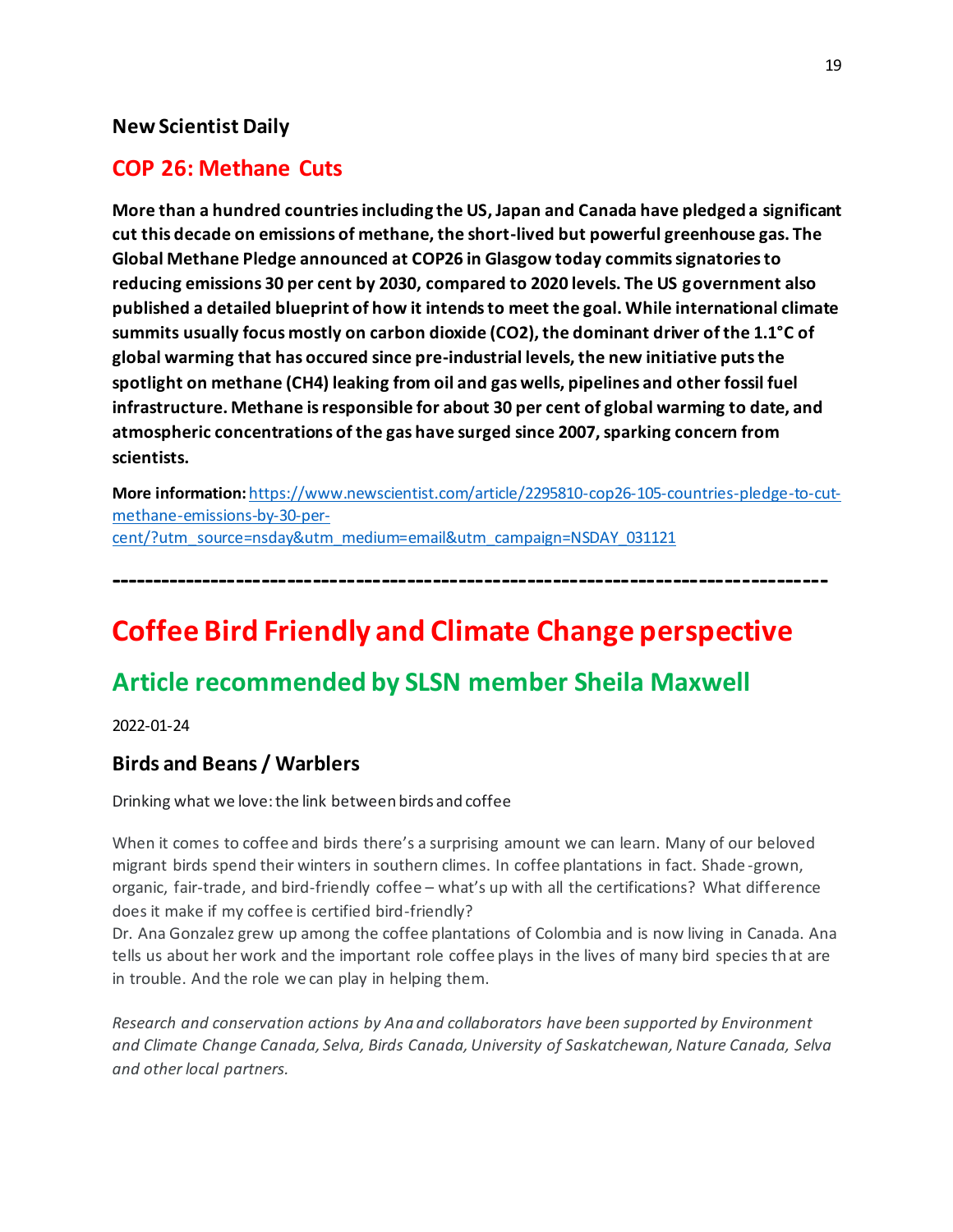More information:

[https://podcasts.google.com/feed/aHR0cHM6Ly9mZWVkcy5idXp6c3Byb3V0LmNvbS8xNzg0MjY5LnJzcw](https://podcasts.google.com/feed/aHR0cHM6Ly9mZWVkcy5idXp6c3Byb3V0LmNvbS8xNzg0MjY5LnJzcw/episode/QnV6enNwcm91dC05Njc0NTYy?ep=14) [/episode/QnV6enNwcm91dC05Njc0NTYy?ep=14](https://podcasts.google.com/feed/aHR0cHM6Ly9mZWVkcy5idXp6c3Byb3V0LmNvbS8xNzg0MjY5LnJzcw/episode/QnV6enNwcm91dC05Njc0NTYy?ep=14) *Friendly Day by Kevin MacLeod is licensed under a Creative Commons Attribution 4.0 license. <https://creativecommons.org/licenses/by/4.0/>*

*Source: <http://incompetech.com/music/royalty-free/index.html?isrc=USUAN1100223>*

*Artist: <http://incompetech.com/>*

-------------------------------------------------------------------------------------------------------------------------------------

2021-04-19

### **New Scientist**

### **'Lost' coffee plant can resist climate change and tastes just as good**

[ENVIRONMENT](https://www.newscientist.com/subject/environment/) 2021-04-19

By **[Ibrahim](https://www.newscientist.com/author/ibrahim-sawal/) Sawal**



**Coffea stenophylla plant** E. Couturon, IRD

A rare species of coffee has been found to have a similar flavour to the varieties favoured by coffee growers for their high quality – but it is also more tolerant of the higher temperatures and more varied rainfall that are becoming increasingly typical of coffee-growing regions.

Many types of coffees favoured for their taste only grow in a narrow range of conditions, meaning they might not survive if temperatures increase. In fact, around 60 per cent of wild coffee [species](https://www.newscientist.com/article/mg21728971-500-coffee-to-go-is-this-the-end-of-our-favourite-drink/) are facing [extinction.](https://www.newscientist.com/article/mg21728971-500-coffee-to-go-is-this-the-end-of-our-favourite-drink/)

*Coffea stenophylla* may offer a solution. Farmers stopped cultivating …

More information: [https://www.newscientist.com/article/2274931-lost-coffee-plant-can-resist-climate](https://www.newscientist.com/article/2274931-lost-coffee-plant-can-resist-climate-change-and-tastes-just-as-good/?utm_source=nsday&utm_medium=email&utm_campaign=NSDAY_200421)[change-and-tastes-just-as](https://www.newscientist.com/article/2274931-lost-coffee-plant-can-resist-climate-change-and-tastes-just-as-good/?utm_source=nsday&utm_medium=email&utm_campaign=NSDAY_200421)[good/?utm\\_source=nsday&utm\\_medium=email&utm\\_campaign=NSDAY\\_200421](https://www.newscientist.com/article/2274931-lost-coffee-plant-can-resist-climate-change-and-tastes-just-as-good/?utm_source=nsday&utm_medium=email&utm_campaign=NSDAY_200421)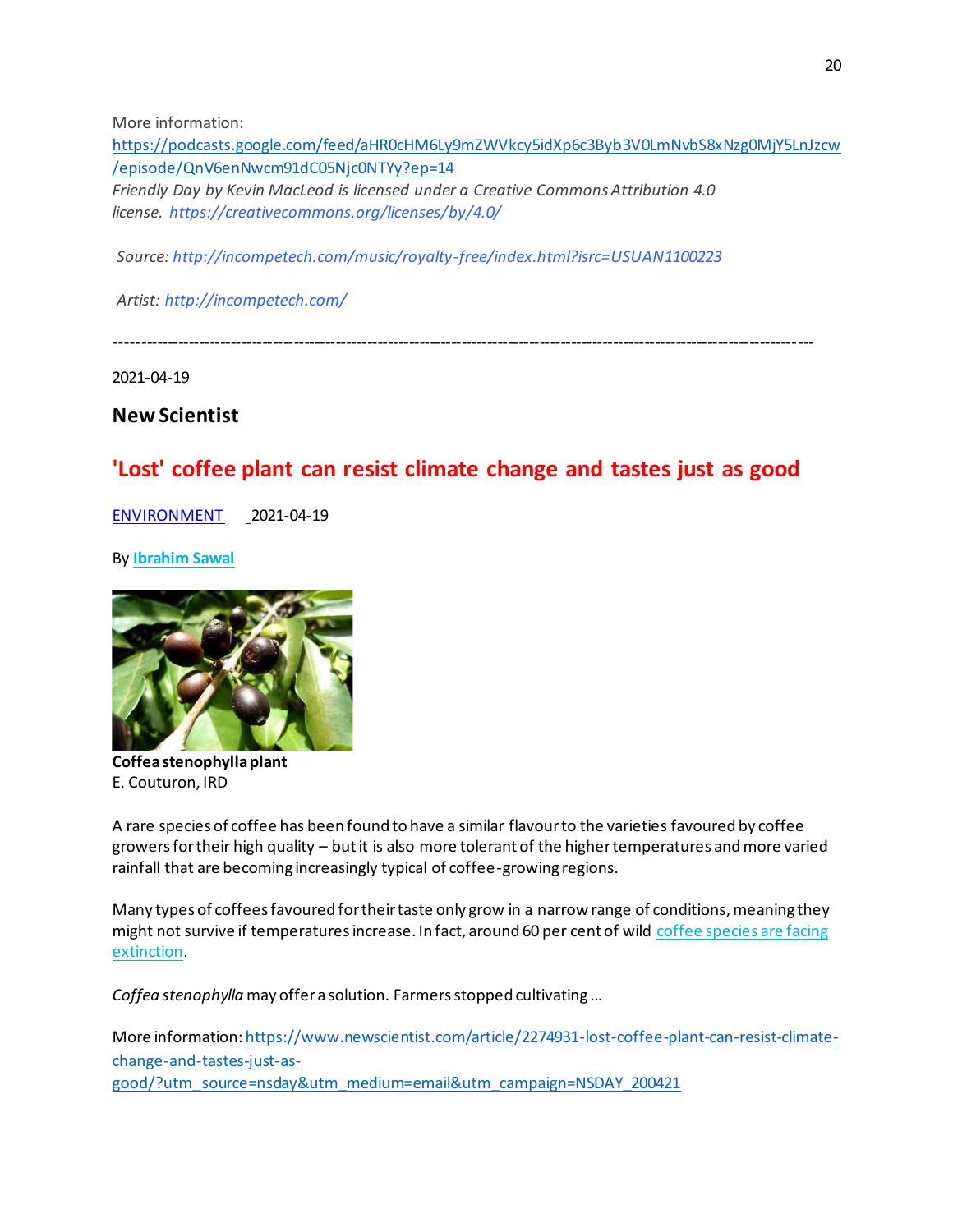## **SLSN Response to Key Planning and Conservation Issues**

**----------------------------------------------------------------------------------------------**

**SLSN Letter/Report of Regarding York Region Council Meeting Decision on Growth Plan 2051 - SLSN have over many years made comment on Regional and Municipal Official and Secondary Plans and Provincial Policy initiatives. The recent York Region Growth Plan our organization, like many others advised of priorities in intensification, retention of Greenbelt and White Belt lands from development among other initiatives. In spite of a groundswell of opposition in the region against sprawl development Regional Council voted to proceed in that direction.** 

### **SOUTH LAKE SIMCOE NATURALISTS**

SLSN *is a Not-for-profit Member of Ontario Nature.* Post Office Box 1044 Sutton West, Ontario, L0E 1R0 (*[www.slsnc.ca](http://www.slsnc.ca/)*) *Research Partner with The Zephyr Society of Lake Simcoe [\(www.zephyrsociety.ca\)](http://www.zephyrsociety.ca/)*

### **York Region Chair and Council**

#### **Report Submission to York Region Council Special Meeting, October 21, 2021**

2021-10-20

#### **Executive Summary**

The South Lake Simcoe Naturalists (SLSN) believes York Region should be accommodating at minimum of **60%** of projected demand for new homes and workplaces within existing built-up areas (the intensification rate), and we concur with York **Region Report Alternate 2051 Forecast and Land Needs Assessment Scenarios in Response to Consultation, alternative forecast scenario 4**. Although Regional staff have clearly identified the obvious economic, social and particularly environmental benefits of this scenario, their recommendations to Council fall short and are not in our opinion of sufficient justification. It is the role of Council to push the envelope of creative thinking with their decision in our opinion, as responses to recent pandemic has all shown us. The Region should also be developing its existing designated greenfield area densities no less than the 80 residents and jobs per hectare as previously in 2017 prescribed under the Growth Plan for the Greater Golden Horseshoe.

With regard to intensification, there should be zero settlement area boundary expansions for 10 years. There is demonstrably much land for infill in York Region as has been repeatedly demonstrated by the Neptis Foundation and others. By prioritization of these lands for this development, where servicing already exists, York Region to undertake meaningful, and planned Environmental Assessments for upgrades and servicing without settlement area boundary expansions in the sensitive Lake Simcoe watershed area of the Region, which is our primary concern. It is expected this strategy would result in more transit-supportive communities, not prioritize York's clear need for affordable housing, and not adequately conserve more farmland and natural areas for future generations. New and innovative ideas are needed now. It is also concerning that only now, yesterday Bill 5, York Region Wastewater Act passed second reading, has the overall future servicing of Upper York Region been decided after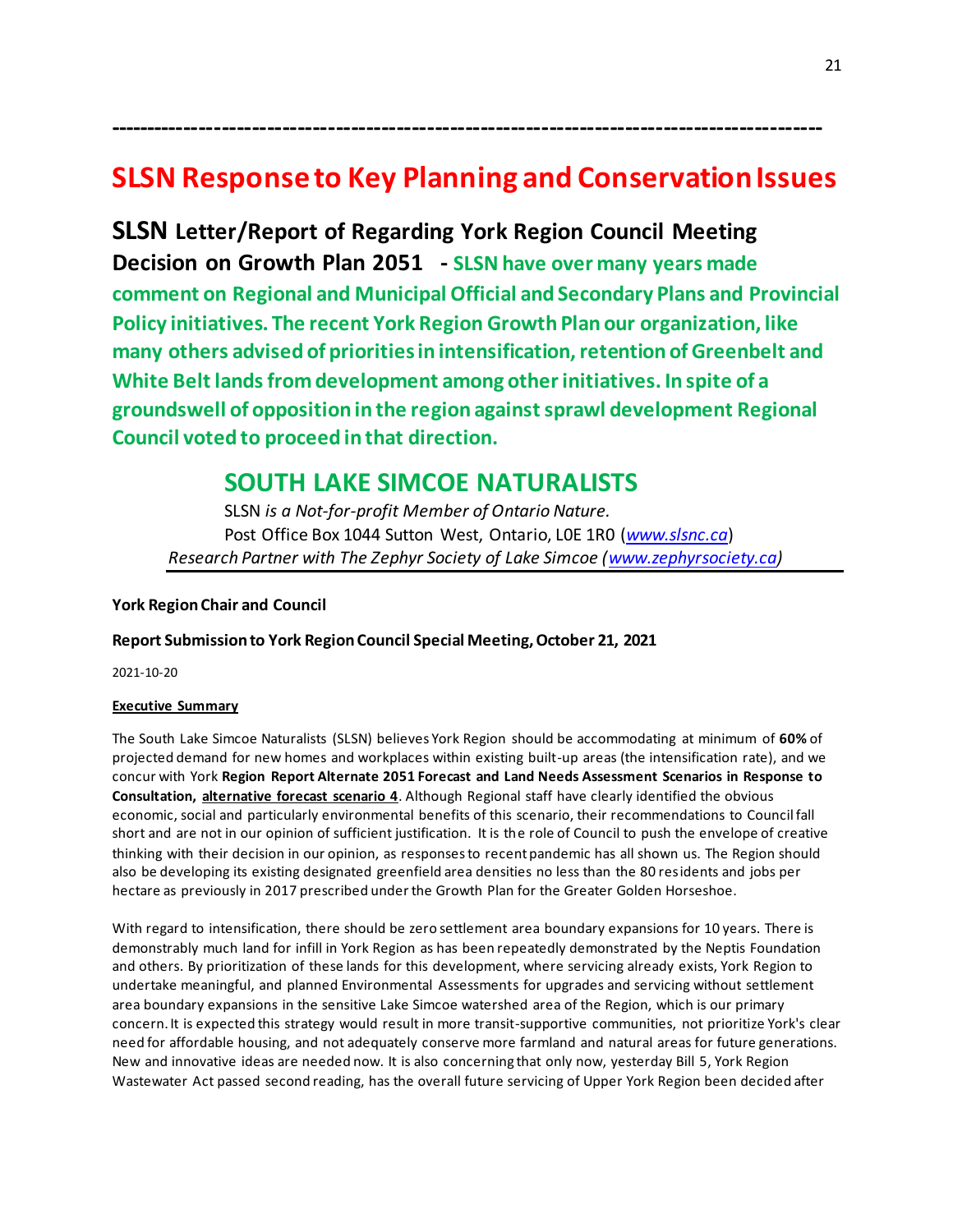years of protracted and financially wasteful undertakings and decision. More time and work is needed to proceed with a final Growth Plan to 2051 before decisions are rendered on the issues above.

No matter what, protect the currently delineated Greenbelt area (protected countryside) and the Oak Ridges Moraine lands in perpetuity. We believe we need solid ground-breaking leadership at the political level by York Region Council at this time, not the same old sprawl subdivisions apparently still proposed by many development interests. Objective and rigorous academic gaze and review of intensification development scenarios presented must happen before decisions are made. Concepts like Degrowth (examples especially from Europe), and in the Countryside landscape new restoration, Rivers focus of mitigation of development and restoration of natural features and functions ahead of development and developer proposals across the landscape, ReWilding concepts, science informed landscape ecology principled planning, and detailed Climate modelling geographically focused and informed across the Region.

#### **Response to YR Council Reports**

SLSN recognize the significant challenges of the population increase directed by the province for an increase by the province for 2.2 million people to the 30-year, 2051 horizon for York Region. Given what has been characterized by many as a considerably short timeframe to produce reports at this time for politicians, we commend them for their efforts. However, we warn and caution the necessarily surficial nature of analysis and recommendations of growth projections and density scenarios are problematic. Our organization's members are concerned about impacts on the complex natural areas, the landscape of human cultural communities, and their interrelationships. We think much more detailed work of reconnaissance, data collection, human social science survey investigation and analysis, mapping, overlay studies etc., would better characterize community-informed opinion on scenarios presented. Community concern exists regarding the real future constraints and emerging concerns, a few of which we have listed below.

A necessary rigorous and defensible Regional Climate Plan that is geographically specific to the Growth Plan proposed to existing urban and exurban (White Belt areas) must be community comprehensive and part of this exercise now, so that Regional Council, municipal Councils and the broader York Region constituent communities have input and community confidence of environmental integrity of what is actually being done to mitigate this proposed considerable growth projected and landscape upheaval expected to 2051.

First Principal, no matter what, protect the currently delineated Greenbelt area (protected countryside) and the Oak Ridges Moraine lands. As detailed by regional staff, and I understand steadfastly supported by the current provincial government, these unique landscapes and natural/cultural community places will be invaluable natural, farmland/foodlands and rural communities in 75, 100 years and beyond. Their conserved value will be really obvious in the future.

#### **Greenbelt and Oak Ridges Moraine Protection:**

Our organization was involved in community movements, consultations, and submissions to three levels of government over the past decades, and I have never received more impassioned advocacy in our members for full continuing conservation of these Provincially identified and protected planning units. As senior regional staff in York Region Report regarding Alternative 2051 Forecast and Land Needs Assessment Scenarios in Response to Consultation have details; Provincial Policy prohibits Urban Expansion into the Protected Countryside of the Greenbelt and Oak Ridges Moraine Plan areas. Similarly, the current Provincial Government of Doug Ford has been very clear publicly, that they will continue to protect these areas.

The Greenbelt and Oak Ridges Moraine protect the headwaters creeks and streams, and entire reaches of our three main rivers in South Lake Simcoe the Pefferlaw, Black and Maskinonge. We have further implored the Ontario Provincial Government for years in past consultations to designate their urban reaches in Pefferlaw, Sutton and Keswick, including the recent "Growing the Greenbelt" consultation "Urban River Valley designation". This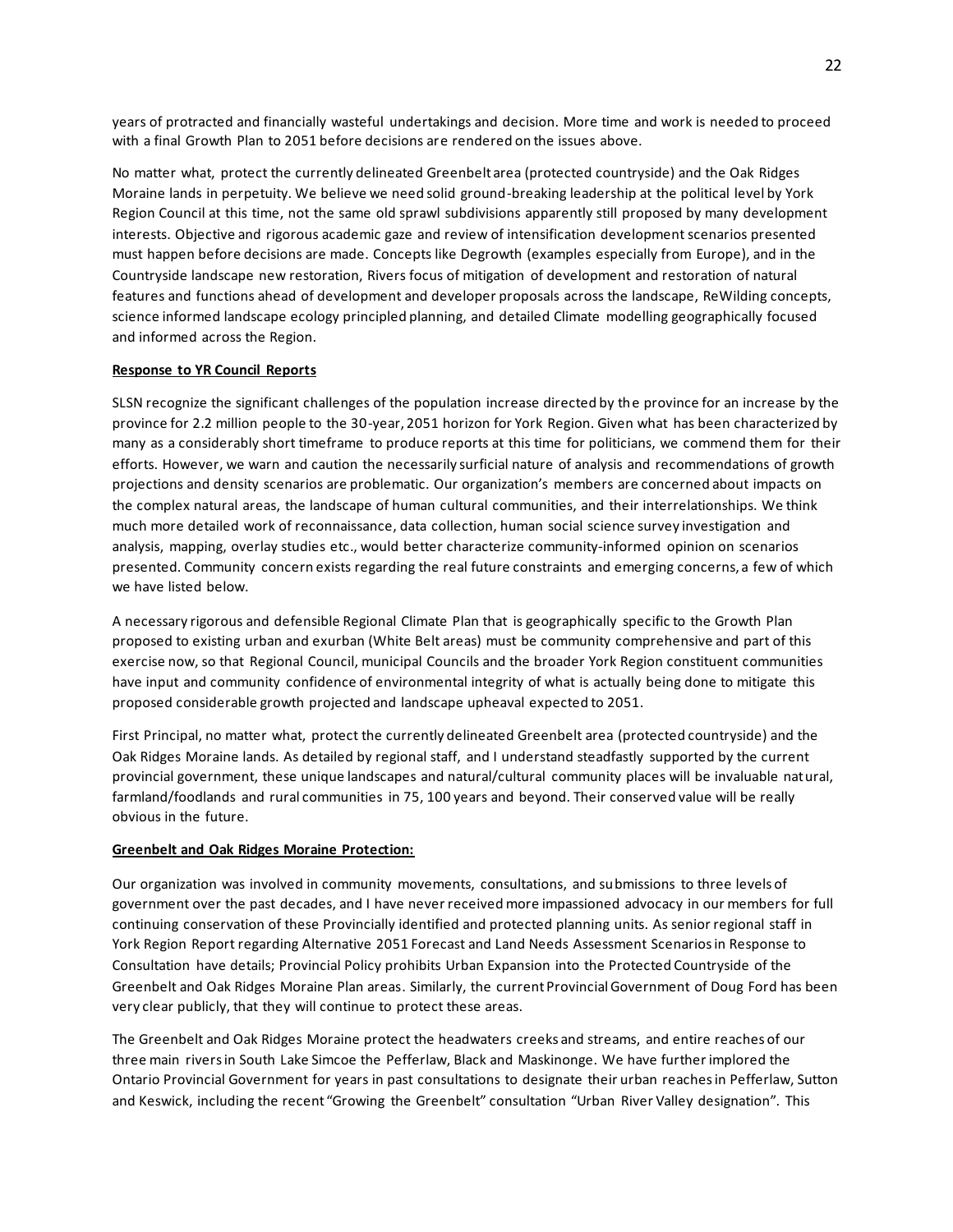York Region Growth projection to 2051 in the northern part, our support of Greenbelt protection, in which much of the geographic area of our membership is located is summarized recently by the Ontario Greenbelt Alliance which we support.

The Greenbelt is a broad band of permanently protected land which:

- Protects against the loss and fragmentation of the agricultural land base and supports agriculture as the predominant land use.
- Gives permanent protection to the natural heritage and water resource systems that sustain ecological and human health and that form the environmental framework around which major urbanization in south-central Ontario will be organized.
- Provides for a diverse range of economic and social activities associated with rural communities, agriculture, tourism, recreation, and resource uses; and

Concomitant with the 2051 Growth Plan must be a Re-Wilding Plan for York Region (should be for the entire G.T.A.). Previously we recommended this action more than a decade ago as a stakeholder organization in the development of the Lake Simcoe Act and Plan process undertaken by the Province of Ontario at that time. Our organization and other community groups were able to undertake projects in this regard. Fortunately, much of this work occurred through the Federal Lake Simcoe Clean-Up Fund (LSCUF) whereby significant project monies and Environment Canada staff resources were brought to reducing phosphorus in non-point source and point source circumstances through community and agency engagement and research. Projects were designed, undertaken, and completed in this program for almost a decade, and much important on-the-ground restoration and research projects addressing then-current priority actions to many landscapes water filtration, natural areas connection, and specifically phosphorus loading reduction in the Lake Simcoe watershed. This York Region Growth Plan for the future should have a focus in these Lake Simcoe health, long-term sustainability planning of development in these scenario documents politicians are expected to vote on.

In 2020, as part of the High Ambition Coalition for Nature and People "The Peoples Summit" [https://www.youtube.com/watch?v=Wb5xsKTFDcI&ab\\_channel=WildlandsLeague](https://www.youtube.com/watch?v=Wb5xsKTFDcI&ab_channel=WildlandsLeague) , Canada committed to protecting 25 [% of its lands and waters by 2025 and 30 % by 2030.](https://ontarionature.org/30-by-2030/) These new targets reflect the urgent need to make [peace with nature](https://www.unep.org/resources/making-peace-nature) and stem the [accelerating loss of biodiversity](https://ontarionature.org/its-up-to-us-now/) worldwide, and evolving climate change impacts. While the Government of Ontario announced in April 2021 its intention to [expand the province's](https://news.ontario.ca/en/release/60977/ontario-working-with-conservation-experts-to-protect-more-natural-areas)  [protected areas,](https://news.ontario.ca/en/release/60977/ontario-working-with-conservation-experts-to-protect-more-natural-areas) it was silent on the new collective targets. Currently, less than 11 % of Ontario is protected. We can and must do better!

With this 2051 Growth Plan a redoubling of all these resources above, and more to mitigate and manage natural and cultural historic landscapes of Provincial funding due to new orders of magnitude population numbers increasing across the Region, being planned now. International emerging concepts of future planning change and social and cultural societal changes like Degrowth and related in the academic literature, should inform ideas in this Growth planning to 2051 and beyond. SLSN advise additional to reinstating the LSCUF, that Federal resources again be aggressively sought by all three levels of Ontario (Municipal, Regional and Provincial political forums) and agencies, to immediately plan and undertake this growth process. The focus of Rivers is timely as Environment and Climate Change Canada has recently announced a Canada Water Agency in a process of wide -ranging consultations across the country. York Region and other G.T.A. and the Golden Horseshoe would do well to bring in resources to their Growth Plan development especially as regards the future health of Lake Simcoe.

As always SLSN remain interested and available for further positive consultation within the limitations of our resources.

Paul Houpley

**Paul Harpley** BSc. (Hons.) M.A.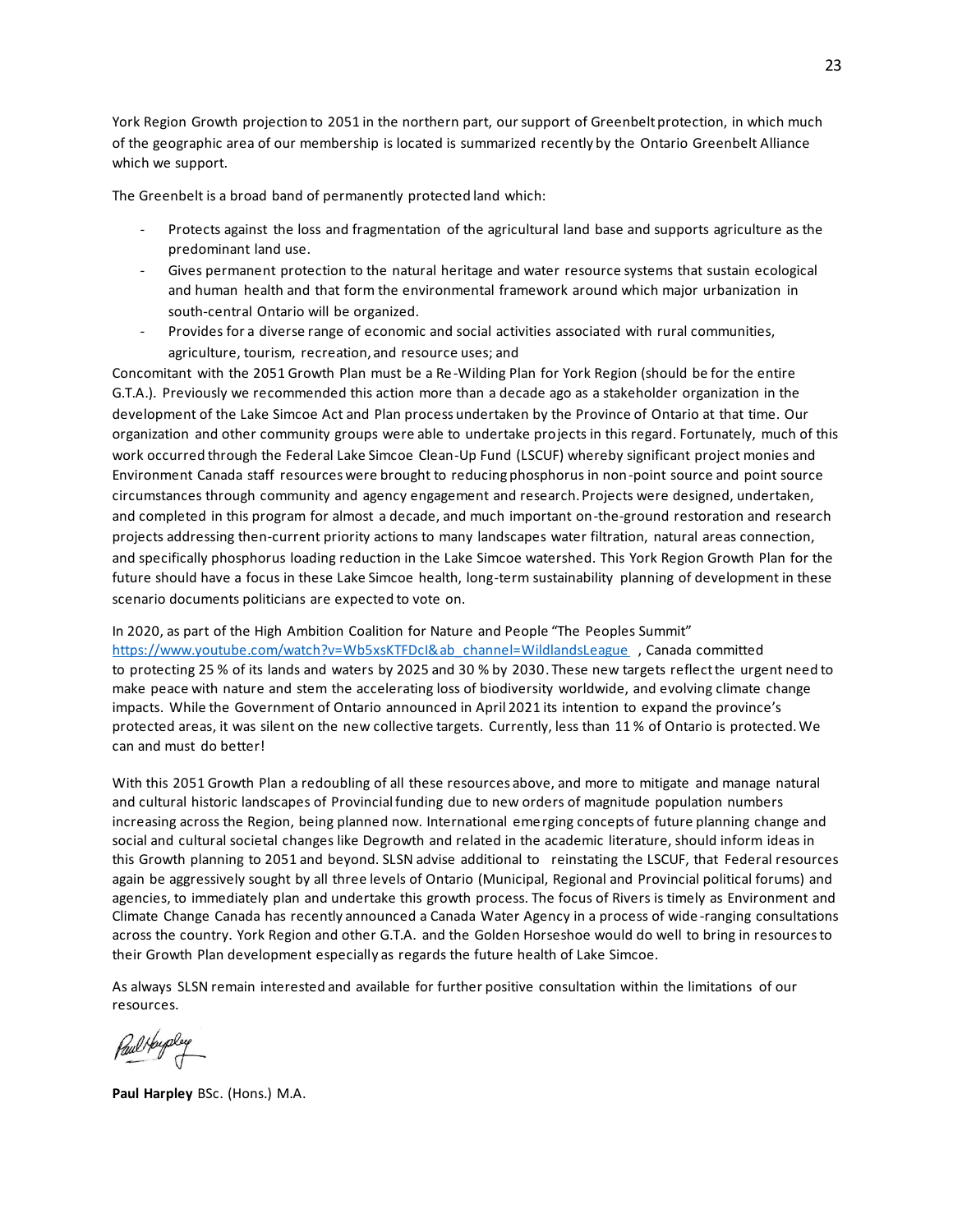## **Proposed Pefferlaw Aerodrome**

### **SLSN Comments**

## **SOUTH LAKE SIMCOE NATURALISTS**

SLSN *is an incorporated not-for-profit Member of Ontario Nature.* Post Office Box 1044 Sutton West, Ontario, L0E 1R0 Telephone 905-722-8021 (*[www.slsnc.ca](http://www.slsnc.ca/)*)

*Research Partner with The Zephyr Society of Lake Simcoe [\(www.zephyrsociety.ca\)](http://www.zephyrsociety.ca/)*

2021-12-22

Company Representative: New Aerodrome Ontario 2021

Attention: Mr. Mauro Marchioni

#### **[comment@NewAerodromeOntario2021.ca](mailto:comment@NewAerodromeOntario2021.ca)**

Dear Sir:

#### **Context:**

It is great trepidation I write this letter to you with regard to your proposed Aerodrome project a fast-emerging threat to the natural and cultural heritage of the Town of Georgina, the Ontario Greenbelt and Lake Simcoe. Rather than professionally undertaking a community-based planning process with the local municipality politicians, and our local federal M.P. Scot Davidson, all declared unanimously opposed to your project. The local M.P.P. representing the Province of Ontario appears also not to be involved. The way your planning has been undertaken, and the scale of bad will you have generated with everyone involved, especially the local community people is despicable. We offer just three of many local media references, facebook comments and e -mails etc. regarding your lack of transparency, concerns about fill dumping and obvious lack of this conduct documented for all to see in the Town of Georgina Virtual Council Meeting the evening of 2021-12-15. Previous to this, and according to the local newspaper "the Georgina Post" articles below, a continuing concerning behaviour. Our membership is incredulous in their lack of respect of your actions to this point in this regard.

We provide science and community comments below, but under protest of your above documented actions to this point in this matter, and demonstratable poor planning, and thereby threatening the health of Lake Simcoe! I became aware of your project only recently from conversation and protestation of members of our organization.

Contrary to your stated understanding of your project in the Town of Georgina Virtual Council Meeting 2021 -12- 15, its implementation in our view at this point regards the fearful destructive fate of a very important natural heritage area and wildlife refugia, water resource stream headwater and groundwater area in the protected countryside of the Ontario Greenbelt. Nothing we have seen or heard to this point from you gives us any confidence otherwise. Given the lack of details (only basic information and a very conceptual map on an inconspicuous sign on the north side of Old Homestead Road) that we have not had reference to interrogate, the short community notice and short time to prepare comment, we relate concerns below. They can only be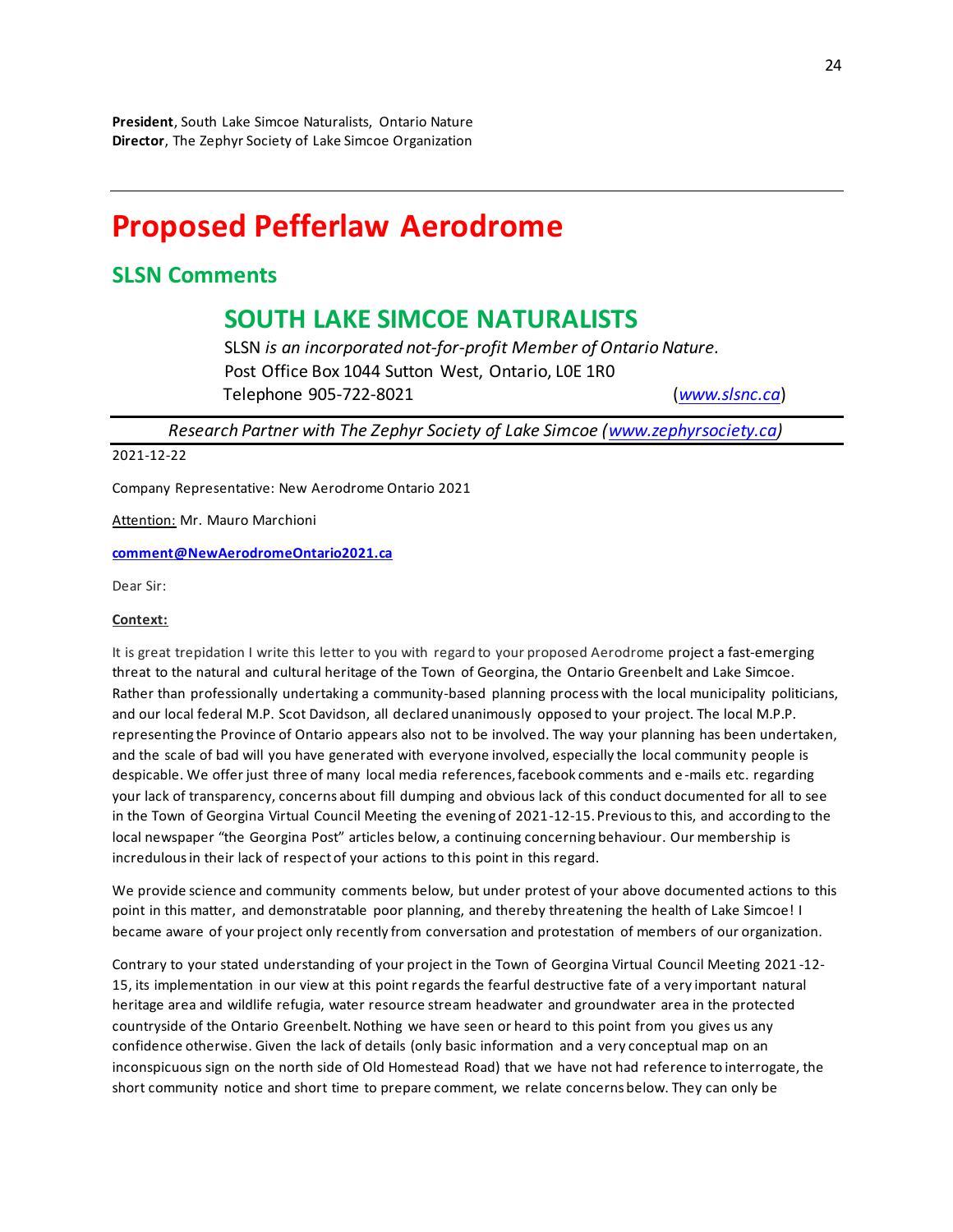speculative as we have nothing scientific or otherwise to review and comment on from you. They are necessarily basic and provisional for the reasons listed above. Much more and will be said going forward if necessary.

#### **Initial Technical Concerns:**

#### Planning:

We reference the Town of Georgina Official Plan (2016) Section 2.2.3- Natural Environment Guiding Principle, reads as follows: The preservation, protection, enhancement and support of the natural heritage and hydrologic features, functions, attributes and interconnections of the natural environment is essential in order to maintain a sustainable ecosystem, not only to provide a healthy environment. We have seen no substantive reporting or documentation that any of these standards will be met by your proposed project, and therefore cannot support it.

Indeed, your proposed project is contrary to, or in conflict with, the Official Plan's Vision statement, the Natu ral Heritage Guiding Principle, the Rural and Agricultural Areas Guiding Principle, the Agricultural Area designation and Environmental Protection Area designation policies, and the Airports and Aerodrome policies (pointed out in Town of Georgina Report, Interoffice Memorandum, Dec. 3, 2021, Agenda item letter, Town of Georgina Meeting, 2021 - 12-15). We are of the same opinion as the Town of Georgina in this regard and are fully therefore opposed to your proposed project as minimally presented at this point.

In this same Town of Georgina municipal report, clearly documented is your project's non-compliance to other basic landuse planning directives and standards in this province, as far as we are aware from apparent lack of transparency and fair notice.

"*The subject properties are designated a combination of Agricultural Protection Area (APA) and Environmental Protection Area (EPA) in the Town's Official Plan. All of the subject properties are subject to the Greenlands System Overlay (refer to Attachment 6, in the Town of Georgina Meeting Agenda documents). The intent of the APA designation is to protect prime agricultural areas for long-term agricultural use. The intent of the EPA designation is to protect lands that contain environmental features and their buffers. The Greenland System overlay reflects the boundaries of the Natural Heritage System as defined in the GBP. The Greenlands System includes key natural heritage and hydrological features, their buffers, and linkages between features. Schedule 83 - Source Water Protection Areas shows a portion of the Subject Lands is located within a Significant Groundwater Recharge Area, Ecologically Significant Groundwater Recharge Area, and Highly Vulnerable Aquifer (refer to Attachment 7). Schedule C - Natural Hazards shows a portion of the Subject Lands, specifically the areas surrounding the southern watercourse, are hazard lands (refer to Attachment 8). In Section 9.2.6.2-Airports and Aerodrome, it states that "the Town shall not be supportive of airports and aerodrome facilities being located within the Environmental Protection Area designation or in locations that would result in land use conflicts with surrounding uses." (Town of Georgina Report, Interoffice Memorandum, Dec. 3, 2021, Agenda item letter, Town of Georgina Meeting, 2021-12- 15).*

#### Natural Environment and Landscape Ecology:

As with everything else about this proposed project there is little or no information of any kind upon which to comment even though your development group indicates you have undertaken consulting work of this kind in your public statements at the Town of Georgina Virtual Council Meeting the evening of 2021 -12-15. We have great concern for all the myriad areas of natural heritage impact, ecology, conservation, and all species survival, particularly for species at risk at this point. From conversation and initial inquiry we offer a basic list of concerns.

Proposed Aerodrome location is within a local documented migratory bird zone of flight activity, and breeding bird regular foraging movement area, for various species including but not limited to Sandhill crane, Tundra swan, Canada geese, various Sandpipers including some at risk and significant species (various waterfowl including historically phalarope --- species, and movements in this area of Georgina of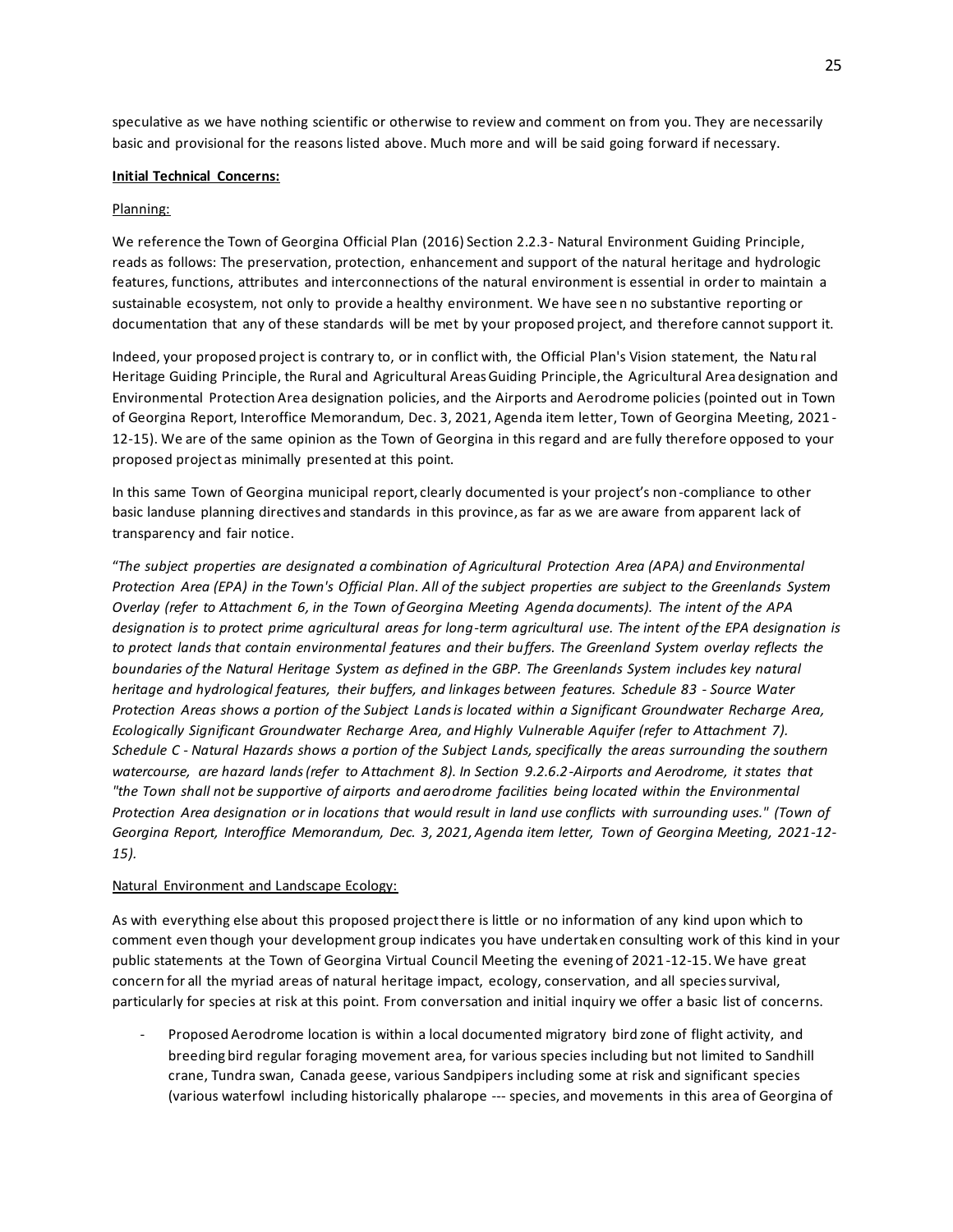other species of concern including Eastern Loggerhead shrike). The ecological relationship of the functional connection of Lake Simcoe, Georgina Island, Duclous Point and the natural wetland and seasonal ponding habitat on this site and others in the area are critical to these species and others and are of concern in relation to your project. All of which may be problematic for an aerodrome facility the size, complexity, and volume of use especially if it is to replace the Buttonville Airport in the G.T.A. as you advised, for the first time to our knowledge at the Town of Georgina Virtual Council Meeting the evening of 2021-12-15.

- The proposed Aerodrome is in what would seem like a most inappropriate geographic site location to undertake the kind of natural area disturbance proposed, being situated at an extensive complex wetland/wet forest and upland forest/ grassland meadow landscape, of important groundwater and riparian source function. The location area includes related noteworthy drumloid, and remnant glacial Lake Algonquin shoreline features, and associated other glaciolacustrine and presumed eolian deposits contributing to the important water resource functions. In particular, the bringing in of massive volumes of fill from off site, and extensive grading change that will be needed for what the purported final site will be like, as in the basic concept drawing on the site sign, is concerning. Aerodrome flight/runway location aside (disputed by other community small airplane experts) there must be numerous much better sites for this kind of facility, that should be the subject of a Provincial/Federal Feasibility study in the G.T.A. to arrive at a rigorously determined location to locate a closing "Buttonville Airport"!
- With regard to hydrogeology, aquifer recharge, and ecological function affected by changes anticipated with this proposed aerodrome, to hydrogeology and surficial hydrology, we have significant concern with the proposed site grading anticipated and the level of science that would need to be presented supporting such proposed development. This is particularly concerning with the very large volume of fill expected to be brought to the site revealed at the Town of Georgina Virtual Council Meeting the evening of 2021-12-15.

Surficial and groundwater movement is typical to these local Georgina sand plain areas, sometimes lowlying lacustrine clay lenses or pans particularly at wetlands and streams which is the case here. Drainage and flow lines north-east to south at the extensive wetland/forests through expected significant seeps on the site, could be problematic over time if buried in huge volumes of fill, especially in the future with moisture model protections with climate change modelling for Southern Ontario. Local stream fish and other aquatic life impact is a concern. Again, we have not seen any science research or design information on these potential situational site impacts of the site changes anticipated. Local residents on wells have good reason to be concerned about their wells in the area given these considerations. Impact of significant aquifer recharge areas in the proposed fill and grade areas for an Aerodrome, and roads in the area is a concern to us, in the absence of much more detailed and rigorous scie nce, and public release for review and comment.

Consequently, from past experience in other area OMB Hearings and Mediations we do not have confidence in the impact of the proposed lands works on local existing wells. The project proponent must be held responsible for hydrology and hydrogeological impact and must undertake detailed ground water investigations, analysis and long-term monitoring here, none of which have been released for review and comment. The glacial drumloid feature, in the low undulating Lake Simcoe sand plain of the Town of Georgina, has been identified as an important Groundwater Recharge Area

The site area ecologically is extremely strategic to the natural form and function of natural heritage in east Georgina and the Greenbelt. Its north-south landscape connection (corridor linkage) location, is strategic from a landscape ecological perspective linking two critical east-west natural areas corridors across a very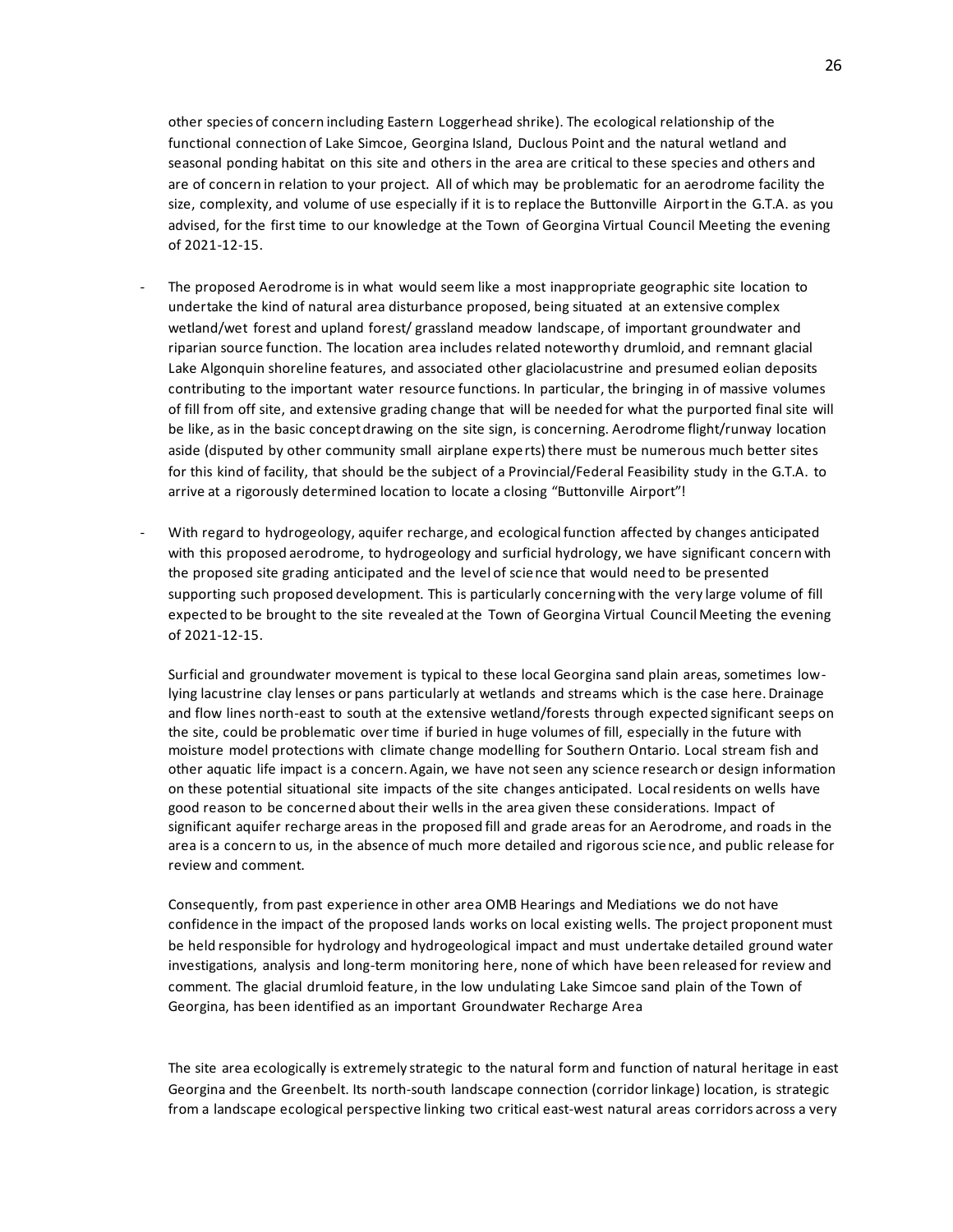fragmented agricultural intermediary zone corridorThe value of the existing life science, natural areas also are very important and integral in terms of wildlife resources and Landscape Ecology (Core and Corridor natural habitat connections) within the Region of York as the central Region of York Greenlands System Vision maintaining connection to Lake Simcoe is significant. Wildlife movement corridors for mammal species like White-tailed deer (including winter congregation), coyote (Brush wolf), Red fox and others.

#### Further,

In summation regarding natural heritage and other landuse planning criteria, in concurrence with regard to the Town of Georgina's Official Plan, we believe your project is not appropriate on the site property. We refer you to the Town of Georgina narrative in this regard (Town of Georgina Report, Interoffice Memorandum, Dec. 3, 2021, Agenda item letter, Town of Georgina Meeting, 2021-12-15).

*"Based on the limited information provided, it would appear that the proposed Aerodrome is of a much larger size and scale such that it would not comply with all of the requirements of Section 28. 4, and hence would not be in compliance with Zoning By-law No. 500. Concluding Comment The Project is proposed to be located in the heart of*  Georgina's Green/ands System, partially within, and largely surrounded by, provincially significant wetlands and *significant woodlands. The site and surrounding area serves a provincially significant hydrological function as a groundwater recharge area and highly vulnerable aquifer, as noted by York Region and as shown on the provided LSRCA mapping. Based upon Provincial, Regional, and local planning policy, and without any detailed information on the Aerodrome proposal, Staff are of the opinion that the Subject Lands are not an appropriate location for the proposed Project, both from an environmental perspective and that of maintaining the rural character and visual landscape in this part of Georgina, which needs to be protected for current residents and future generations".*

We concur with this assessment.

#### Conclusion:

Although you state you do not have to meet any level of Ontario and municipal planning competency in your comment in Town of Georgina Virtual Council Meeting appearance (2021-12-15), and did not present detailed information, and make it available to all, your contention that Canadian federal Aeronautics Act (R.S., 1985, c. A-2) is of concern to our membership. Our organization is concerned and supportive of good planning and public transparency, and this does not appear to be that.

You advise that you have natural heritage consultants on the site working. We would be concerned that any natural heritage consultant would contract to be involved in the project you propose.

To properly and professionally evaluate the site, for your proposed purpose of plan we, and any competent natural heritage organization would need to have access to the site over several seasons to evaluate and make real defensible comment on your Aerodrome proposal.

The "friendly neighbour concept" is not in evidence in your project to this point, and community support is wanting in our opinion. You sir, need to remedy this situation.

**In conclusion, and as previously identified there must be numerous much better sites for this kind of facility, that should be the subject of a Provincial/Federal Feasibility study in the G.T.A. to arrive at a rigorously determined location to re-locate a closing "Buttonville Airport"!**

Sincerely,

Paul Houpley